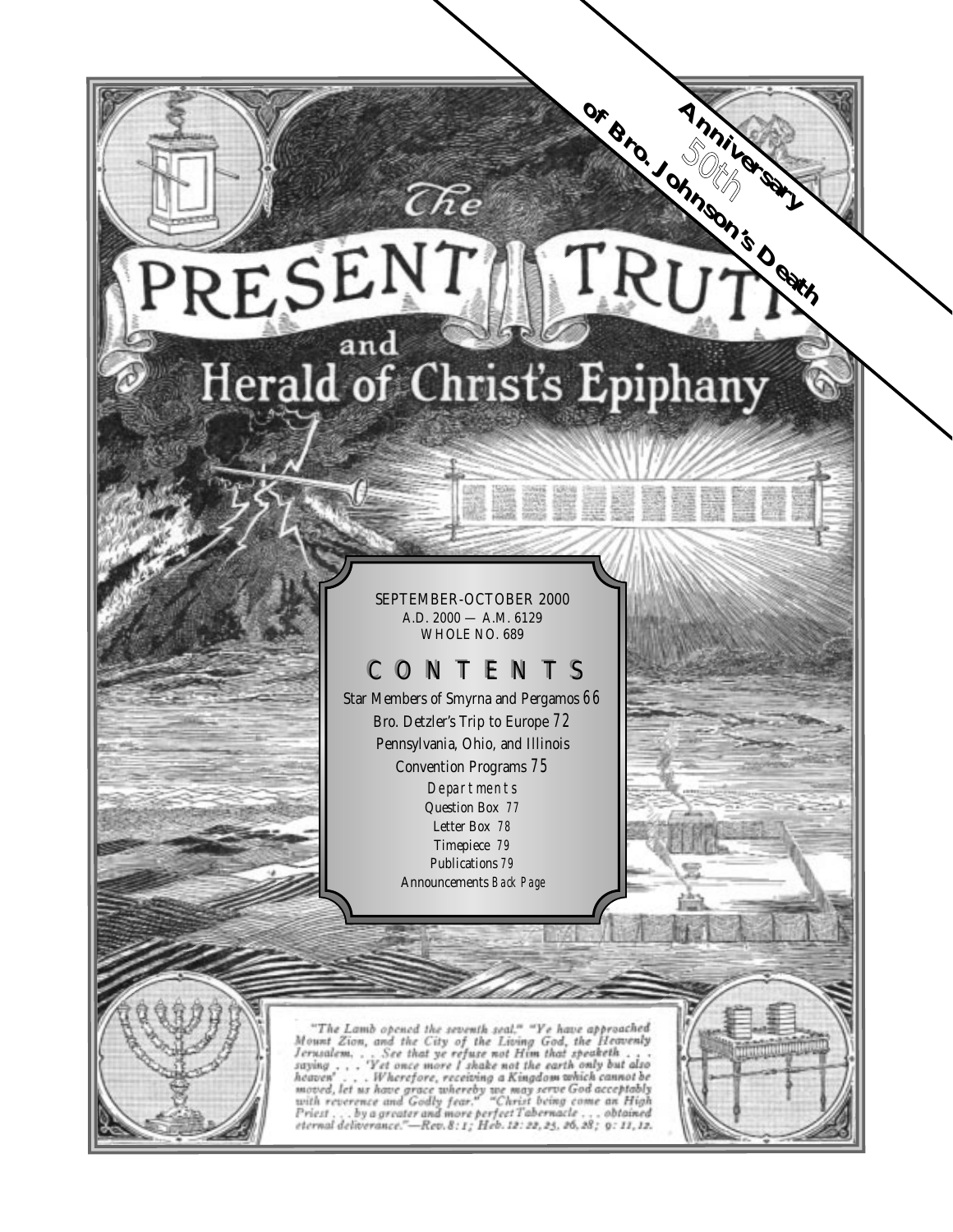# Star Members of Smyrna and Pergamos

This article continues our series on the Star Members from the last issue. The Smyrna period of the Church contained five Star Members, the Principal Man being the Apostle John, who was also a member of the Ephesus period. The Pergamos period consisted of six Star Members, with Arius as the Principal Man. (Micah 5: 5; E9: p. 33, para. (29))

## **Smyrna (A.D. 69-313/325)**

## **John the Apostle (? – A.D. 100)**

A member of the Ephesus Star, and continuing his faithful service some 30 years into the Smyrna epoch of the Church, St. John became the principal man of that period.

It was St. John's teachings on the pre-human, human and post-human offices of Christ that gave the impetus to the Little Flock movement that was later perverted into the Greek Catholic Church. All of his writings were composed in the tenth decade of the first century – between 90 and 100. On the office of Christ,



his writings stressed the Logos' existence and work as God's Representative in Creation (John 1: 1-3; 3: 13; 6: 62; 8: 56-58; 17: 5). Also, His becoming flesh to be mankind's Savior (John 1: 14; 3: 16, 17; 1 John 4: 2, 3) and His giving Himself a propitiation for man's sin (1 John 2: 2; 4: 10). His writings bear witness to Christ's ministry for the deliverance of the Church first and eventually of the world (1 John 2: 2; 3: 2). St. John stressed our Lord's various works — before, during and after the days of His flesh. His special helper in promulgating and defending this stewardship truth was Polycarp, who at a great age, after 86 years of consecrated service, died at the stake.

John was the last Apostle to die, possibly in 100. Some historians say he died at the age of 90 in Ephesus, though Jerome says he was 100. It is interesting to reflect that it was John who, in his advanced age, was used by the Lord in the writing of the messages to the seven churches of Revelation. While he was probably ignorant of the significance of what was revealed to him as prophecy, undoubtedly as an Apostle and Star Member of the antitypical church of Smyrna, understood thoroughly the message entrusted to him, which was in his time "meat in due season."

## **References**

## A27

E8: 226-227, 387, 673, 700

## **Polycarp (***c.* **A.D. 53–156)**

Polycarp was martyred in 155 or 156, after having served Christ 86 years. He was for some 30 years of his long Christian life a contemporary of the Apostle John, whose disciple he was, and whose special helper he became in about 80. No reliable records of his origins have survived, but from his own language it may be inferred that he was a Christian from his earliest youth. In later life it was his delight to recall his youthful intercourse with the Apostle John, and the length of his own life providentially continued the memory of the most essential elements of Gospel truth.

According to Tertullian it was St. John who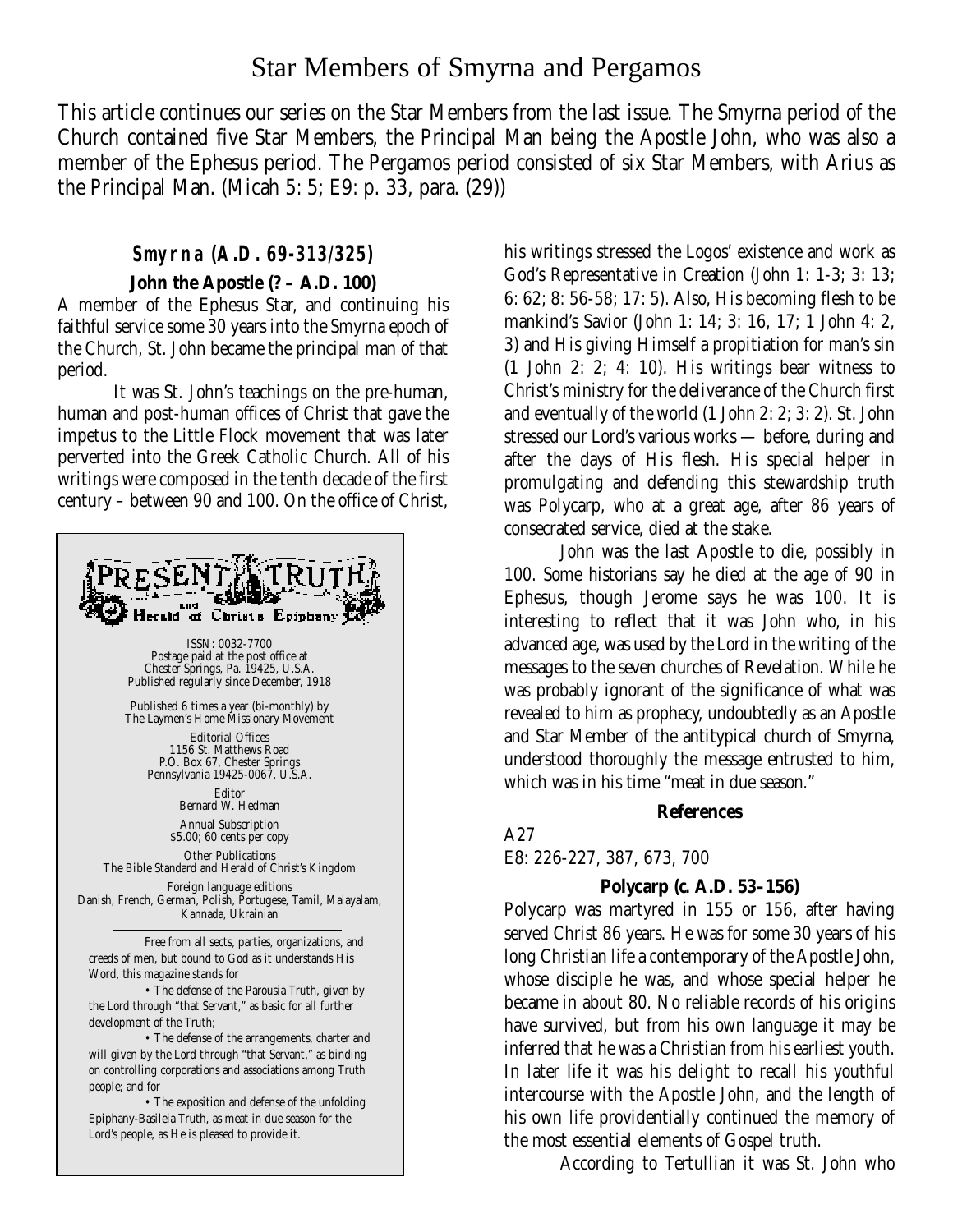appointed Polycarp bishop (elder) of Smyrna, and Irenaeus says he received his appointment from the Apostles.

After John's death, Polycarp became the second Star Member of the Smyrna Church, being already prominent and influential among God's people. Only one of Polycarp's writings remains — his letter to the Philippians, which contains numerous quotations from the Gospels, from John and from Paul. According to Irenaeus, Polycarp testified that the Gospels came from the four evangelists and that John wrote the Revelation. His consecration in 70 makes him a fine witness as to the authenticity of our Bible, as he connects us directly with the Apostles. He exhorted the Philippians to read Paul's epistle to them as particularly edifying, and understood that the epistles of Paul should be circulated widely among the churches as inspired writings, drawing attention to the Apostle's instruction in this respect (Col. 4: 16).

Polycarp's loyal service to the Lord over many years brought him much persecution from powerful enemies. At the great Pagan festivals, there was always a possibility of heathen animosity against the growing influence of the Christians, provoked further by Jewish jealousy. And it was thus, at Smyrna, in extreme old age, that he died a martyr's death at the stake. In an epistle dated about 108, he wrote "that God had raised up our Lord Jesus from the dead, and that he will come to judge the world and raise the saints, when if we walk worthy of him we shall reign together with him." Manifestly, Polycarp is one of those who "walked worthy."

## **References**

R484: col. 2, bott. R2955: col. 1 E8: 227, 236 E12: 99, 100, 132 P'41: 98

## **Irenaeus (A.D. 115/125–200)**

A disciple of Polycarp, who in turn was a disciple of the Apostle John, Irenaeus was born at or near Smyrna in the early part of the second century. From Polycarp he imbibed a rich fund of Truth and the Spirit of the Truth, as well as some accounts of John's life not recorded in the Scriptures. Later he was sent as a missionary to Gaul (now France), then to Lyons and Vienne, where he became bishop in 178. There and elsewhere he labored by voice and pen with perseverance and success. After 190 no certain trace of

him can be found, though a tradition that originated several hundred years later — an almost certain evidence of its untrustworthiness — says that he died a martyr in 202.

Irenaeus seemingly is the third member of the Smyrna Church Star. His main work was to teach the truth on the one Church as a whole in its stewardship of the Truth, against the false separatist teachings of Gnosticism, which sought to destroy the Truth and the Church by sectarianizing both out of existence. He taught that only those doctrines universally believed among Christians from the times of the Apostles could be the Truth, and the Church could only be that which held this faith immaculate everywhere since those days.

Thus Irenaeus set forth the teaching which became the stewardship doctrine of the Little Flock movement then begun to preserve the catholicity wholeness and universality — of the Church as against separatist movements from within and without: The one Church of God is the custodian and administrator of the saving Truth. By his labors more than those of any others Gnosticism was given its deathblow. However, this Little Flock movement was later perverted and became the Roman Catholic Church.

Although Tertullian of Carthage, Africa, became the special helper of Irenaeus, there is evidence to suggest Irenaeus found it necessary to fight against his companion's apparent belief in the immortality of the soul. This Pagan error was then becoming prevalent and brought to naught the work of Christ.

Irenaeus wrote: "For life does not arise from us nor from our own nature, but is bestowed according to the grace of God." His reward is surely that of immortality.

## **References**

E8: 236-242, 387, 439, 702 E12: 131 R3382

## **Tertullian (A.D. 160 – 220/240)**

Tertullian was born in 160 at Carthage, Africa. The history of the Church in Africa is in its origins obscure, but from the writings of Tertullian, a flourishing past is implied, and his work cannot have failed to awaken the conscience of all who heard him.

Jerome says that Tertullian was the son of a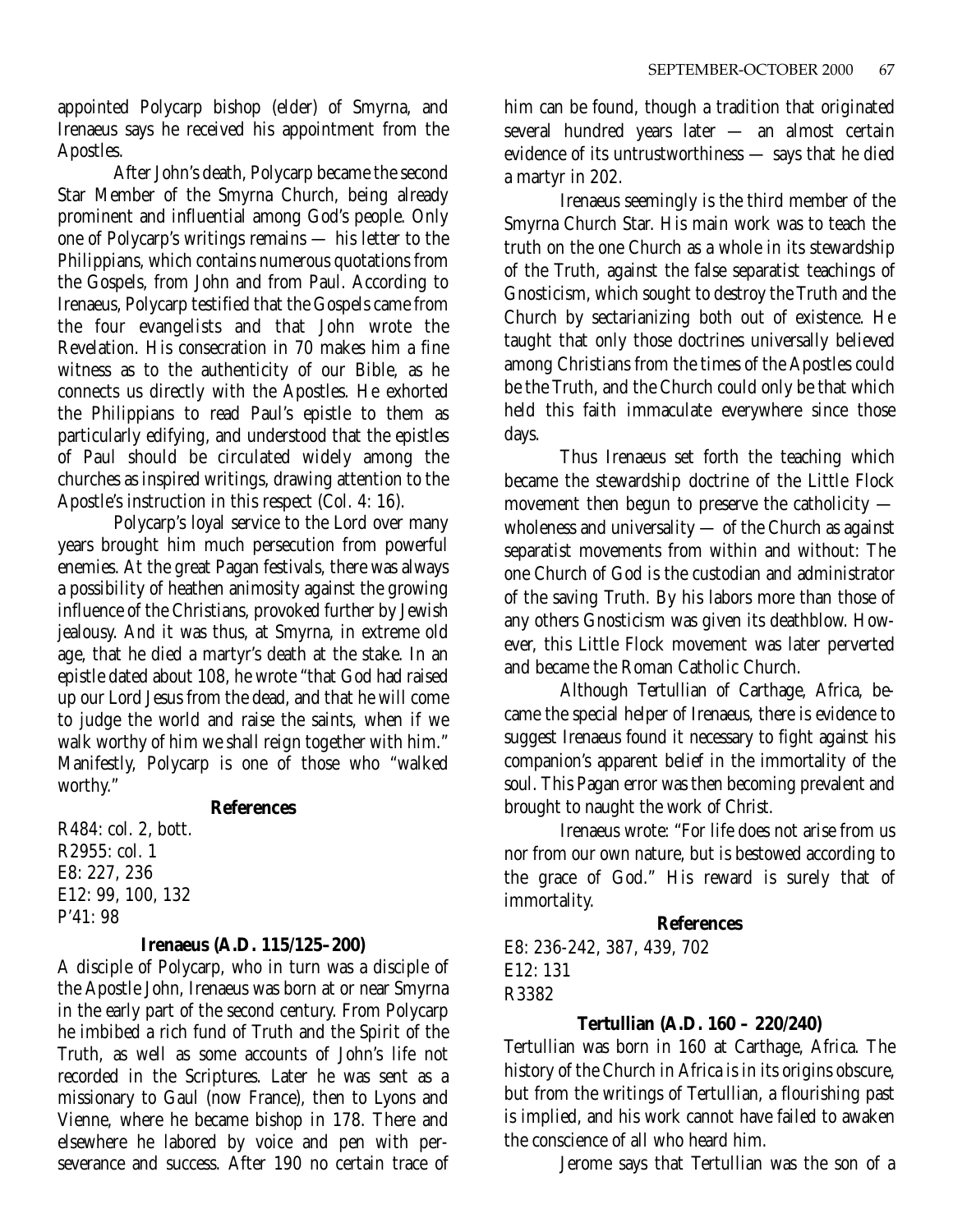proconsular centurion, of sharp and vehement temper, who remained a presbyter of the Church until middle age. From Tertullian's own writings, it appears he was a convert from heathenism, and in his early years was contemporaneous with Irenaeus, whose special helper he became. His vigorous and passionate defense of the Holy Scriptures, his immense abilities in rhetoric and his command of language had earned him a wide reputation long before he became, after the death of Irenaeus, the fourth member of the Smyrna Star.

Tertullian's writings contain numerous quotations from the New Testament. In 205 he set forth the thought of the Father's supremacy, the Son's creation by and subordination to the Father, and the Spirit as the channel for God's work. He refuted the error of Patripassionism taught by Praxeas — the doctrine that the Father suffered and died, that there is no Son at all (which would require God's non-existence for three days).

Following the death of the Apostles and those who had known them personally, errors began to infiltrate the Church. It may not be surprising that even those who in most respects were exemplary in their adherence to the faith once delivered to the saints were seduced into accepting false ideas. Tertullian is believed to have supported the view that baptism should be delayed until as near death as possible as it had the power to cleanse from previous, but not from subsequent sins. He also advocated the Platonic idea that the soul has an independent, indestructible existence, a doctrine vigorously opposed by his mentor, Irenaeus.

Tertullian was, however, undoubtedly sincere, courageous, eloquent, learned and energetic in his advocacy of those truths that the Heavenly Father had entrusted to him.

## **References**

E8: 702 E10: 24 E12: 131 P'26: 26 R460: para. 1 R5792: col. 2

## **Hippolytus (***c.* **199 – A.D. 235)**

Though believed by some historians to have been a bishop of Portus, near Rome, the facts of Hippolytus' life are few and uncertain. Eusebius mentions him as an eminent ecclesiastical author. From evidence which emerged in the 16th century, it has been concluded that it was Hippolytus who wrote a remarkable treatise on all the heresies, originally attributed to Origen. It is a work of great value and interest which refutes 32 heresies, one of the most important being Gnosticism (see box on page 71).

Hippolytus is known to have disputed with Noëtus of Smyrna on the doctrine of Patripassionism (that it was the Father who suffered and died and that there is no Son at all). He also disputed with Callistus, whom he considered a most disreputable prelate, on points of doctrine and discipline, graphically described in his writings.

A worthy disciple of Irenaeus, he undoubtedly suffered much persecution for his faithful defense of the Truth. While accounts of his death are somewhat contradictory, it seems probable that on the outbreak of Maximin's persecution about 235, Hippolytus was banished to the mines in Sardinia. Some say he died there, his body being brought back to Rome by Pope Fabian. Other accounts say he returned from Sardinia and was shortly afterwards martyred at Ostia.

Hippolytus was a calm, acute and learned writer. He gave valuable witness as to the canonicity of the New Testament Scriptures and wrote a refutation against attacks by the Alogians on the canonicity of the book of Revelation. Many of his works remain only as fragments, which include parts of commentaries on the Scriptures. His work however, earned him recognition as "the first preacher of note whom the Church of Rome ever produced."

As a Star Member of the Smyrna stage of the Church, his staunch defense of God's Word must surely have earned Hippolytus not only the recognition of his companions in the faith, but also the Divine approval of the Heavenly Father and the Lord Jesus Christ.

## **References**

E8: 232 E12: 92, 93 E13: 745

# **Pergamos (A.D. 313/325-799)**

## **Arius (?– A.D. 366)**

Arius of Alexandria began his fruitful work for the Truth in about 318 when the last of the persecutions of the Church under Pagan Rome had ended. The Emperor Constantine had by his various edicts of religious tolerance given both true and counterfeit Christians religious freedom, so that from east to west in the Roman empire, the true and the false had liberty to do what they would.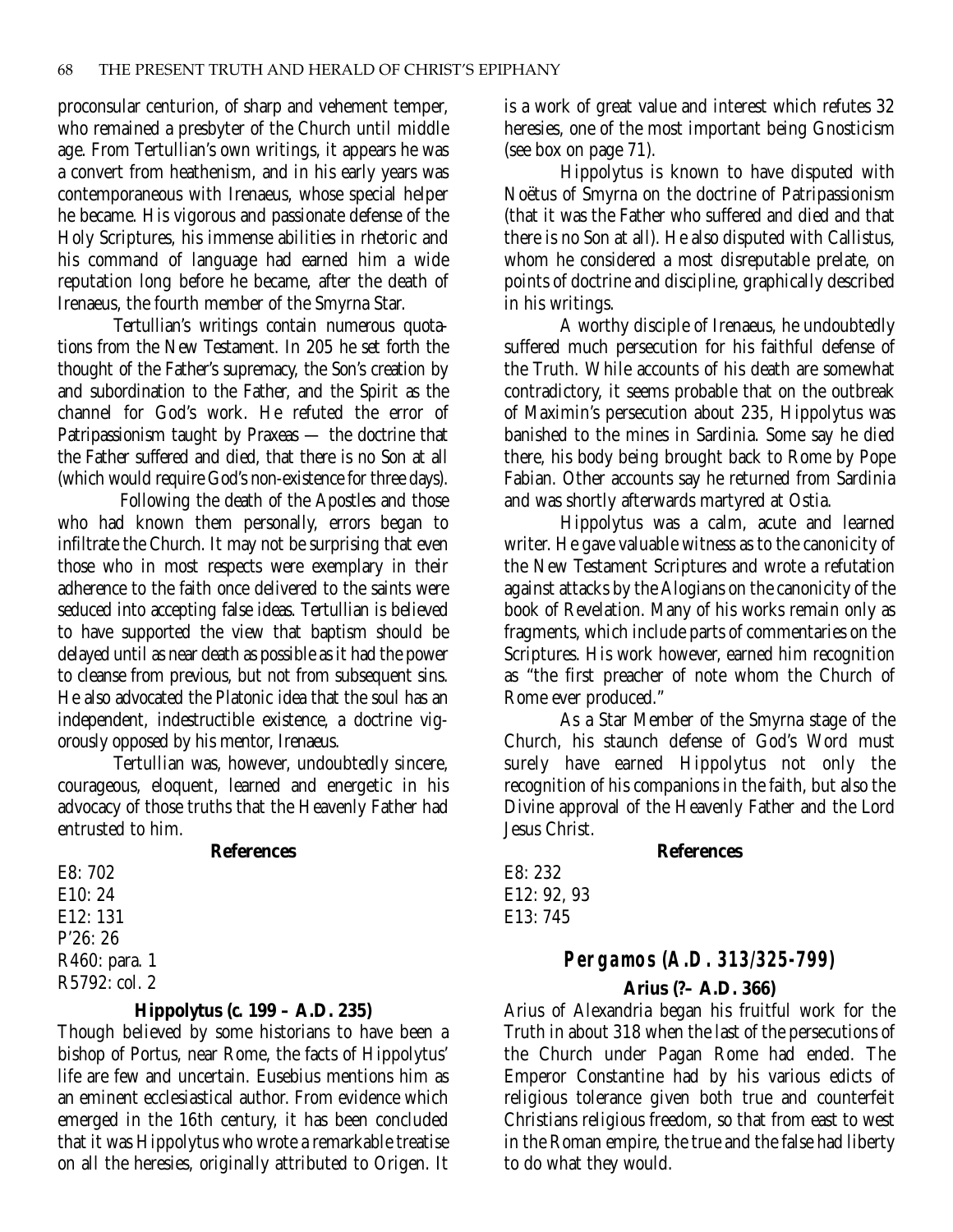As an author of prose and poetry, as an orator, preacher, teacher and debater, Arius manifested great industriousness. A presbyter of Baucalis, near Alexandria, he is described as a tall, grave, ascetic man of solemn features and severe manner, much respected in the community. He is counted as among the most profound thinkers and most saintly characters of the Gospel Age. He delved into the deepest recesses of human thought in his search for religious truth, and came to see that the Bible alone contains the Divine revelation.

A strong controversialist, Arius disputed with Athanasius on Christ's person and relation to the Father, seeing God as a being absolutely apart from His creation and essentially separate from the Son. The Son, though created before the universe, at one time did not exist. Arius accepted even the strongest phrases in the Scriptures as to Christ's divinity, admitting that He was in the image of God and the first-born of all creation, but insisted that the Savior's being was independent of that of the Father. But the enemies of truth were prosperous in state, church and aristocracy, as leaders in Babylon, and as a result Greek Catholic sectarianism took immense strides forward on the trinity.

Arius was for a time excommunicated for heresy and exiled in Illyricum, where his missionary zeal converted many to his views. "Arianism" thus spread and continued for more than 200 years among the Germanic nations which were brought to Christianity under the Arian influence. He was later recalled to Alexandria, many prominent theologians of the time having some sympathy with his views, or at least, feeling them permissible.

Arius was the principal man of the Pergamos stage of the Church, and his mighty defense of the Bible truth concerning the true nature of Christ leaves us a legacy of immense value.

## **References**

E3: 10 E5: 68 E8: 171, 673 E11: 423 E13: 745 P'45: 127

## **Macedonius (? – ?)**

Little is recorded of the life of Macedonius. Bishop of Constantinople during the early part of the Pergamos stage of the Church, he was deeply involved in the fierce controversies of his time, associated primarily with the nature of the Father, the Son and the holy spirit. The

teachings of Arius were still regarded sympathetically in many outposts of the Roman empire; and while his doctrine focused more particularly on the relation of the Son to the Father, Macedonius is especially prominent in his resistance to the error of the personality of the holy spirit and its consubstantiality and coequality with the Father and the Son.

He is therefore identified historically with a scattered body of opinion which held in principle to Arian doctrine. After his death, some opposers of Athanasian trinity teaching became known as "Macedonians."

The doctrinal agitations in the Church at this time generated a series of statements of belief known as the Sirmian Creeds. The first (351) and the second (357) being avowedly Arian in character caused much misgiving and many felt the Church would never become united by the uncompromising adoption of such a creed. A third Sirmian creed followed in 358 which contained a long exposition of the trinity, but less than total conviction of its worth led to a fourth statement a year later which declared our Lord to be similar to the Father who had begotten Him, but left a convenient loophole allowing Arian belief to persist.

Doctrinal confusion produced factions in the Church, some being dubbed "Semi-Arians." Though the question as to the consubstantiality of the holy spirit did not provoke such a crisis as did that of the relation of the Son to the Father, open attacks were made on those not agreeing to the existence of "God the Holy Ghost." By about 380 heresy had become a crime against the state and edicts appeared against the Macedonians and other Arian groups forbidding heretical worship.

But the strange survival even to our own day of the truth Arius had taught, and the "heresiarch" Macedonius had defended and developed, is a testimony to their status as Star Members, light-bearers to the Church of God.

## **References**

## E11: 423

## **Tichonius (***c.* **A.D. 380–450?)**

Tichonius of North Africa, a layman of considerable importance in his own community, was also an accomplished theologian. During the controversy on sin and grace which arose between Augustine and Pelagius, the former defended total depravity and the latter, man's natural sinlessness. Some time between 411 and 421 Tichonius set forth the truth that none are totally depraved and that the race naturally consists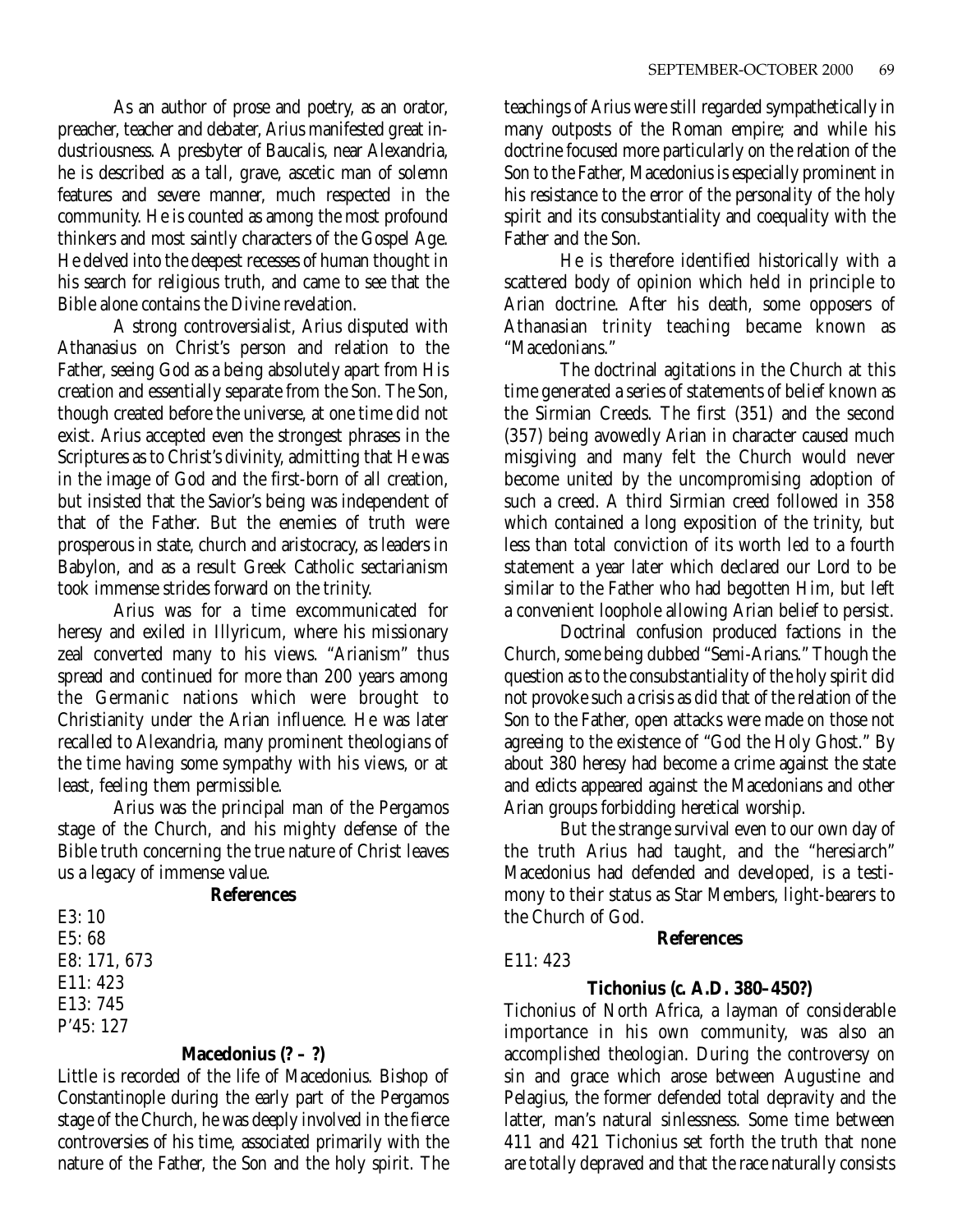of two depraved classes. These two classes are the faith and the unbelief classes, the former coming into relation with the Lord by a cooperation of their wills and Divine grace.

As a member of the Pergamos Star, Tichonius also shone the light on the Scriptural truth that the Church does not consist of the hierarchy and all those obeying it  $-$  that it is not a visible, externally organized body under the control of the hierarchy. He also showed that the union of state and church, which was championed especially by Augustine was an error. Instead, he taught that the Church is an invisible company consisting exclusively of the sanctified in Christ Jesus.

The work for which he is chiefly remembered is his propounding the seven rules for the interpretation of Scripture. Augustine greatly esteemed him for this, incorporating these teachings into his own writings. Hence some of the work of Tichonius played an important part in medieval exegesis.

## **References**

E10: 34-35 E11: 424 P'44: 179

## **Jovinian (***c.* **A.D. 340–410?)**

In about 386 Jovinian preached and wrote against the Church's rising formalism, asceticism and reliance on external good works. This brought upon him the enmity of those regarded as leaders in Babylon, who were prosperous in state, church and aristocracy. His principal opponent was Jerome, to whom is attributed the Vulgate translation of the Holy Scriptures.

So completely had the ascetic ideal possessed men, that those who doubted whether after all it was an original part of Christianity were met with horror and contempt. Jerome, it is said, did not generally condescend to argue with those who dared to oppose the views of his age. However, he was roused to fury on hearing, about 393, that a certain monk named Jovinian had presumed to express doubts as to the supreme merit of a celibate life. Even Jerome's friends questioned the propriety of the violent language of his treatise against Jovinian, and his backbiting remarks after the latter's death.

Jovinian, though a monk himself, as a lightbearer of the Pergamos Star deplored the unscriptural and increasingly favored teaching that the consecrated

were those who were celibates, monks, nuns and others who practiced all sorts of austerities, papal "good works," Mariolatry and Hagiolatry. He protested strongly against these errors and set forth the truth that the consecrated life consists in deadness to self and the world and aliveness to God in studying, spreading and practicing the Truth with watchfulness and prayer, and in suffering for loyalty to the Truth after the example of Jesus and the Apostles.

Contrasted with the extreme strictures of the orthodox teachings of the times, such assurances, given by one whose loyalty to Bible truth could not be doubted, was a shining light on the pathway of the just.

**References**

E10: 32 E11: 423-4 E13: 745 P'44: 179

**John Cassian of Marseilles (? – A.D. 432**) Born of Scythian parents, with a Latin cultural background but fluent also in Greek, John Cassian spent long periods in Palestine, then among the monks of Egypt and finally settled in Marseilles in about 415 or 416. It is here that he founded two monasteries, one for men and one for women. Two of his books, *Cenobitic Institutions,* a kind of introduction to the inner life, and the 24 *Conferences,* which are a complete presentation of spiritual doctrine, exercised a decisive influence on his contemporaries.

When the error of absolute predestination of individuals arose, Cassian, as the light-bearer to the Pergamos Star, refuted this error and averred that predestination referred to a *class,* not to *individuals,* and that individuals could become members of this class during the Gospel Age "through sanctification of the Spirit and belief of the Truth" (2 Thes. 2: 13). He also refuted the error of man's total depravity, affirming that man's sinfulness was occasioned by the fall of Adam — that the Divine image in man was not annihilated but weakened thereby. While man cannot help himself, he can exercise his will and cooperate with God in his own salvation.

Cassian did not escape all the errors of doctrine that overtook the Lord's people as the influence of the apostate Church of Rome spread throughout Christendom. Nonetheless, his true teachings on the fall of man and the provision of Divine grace for his recovery were strenuously opposed by those of the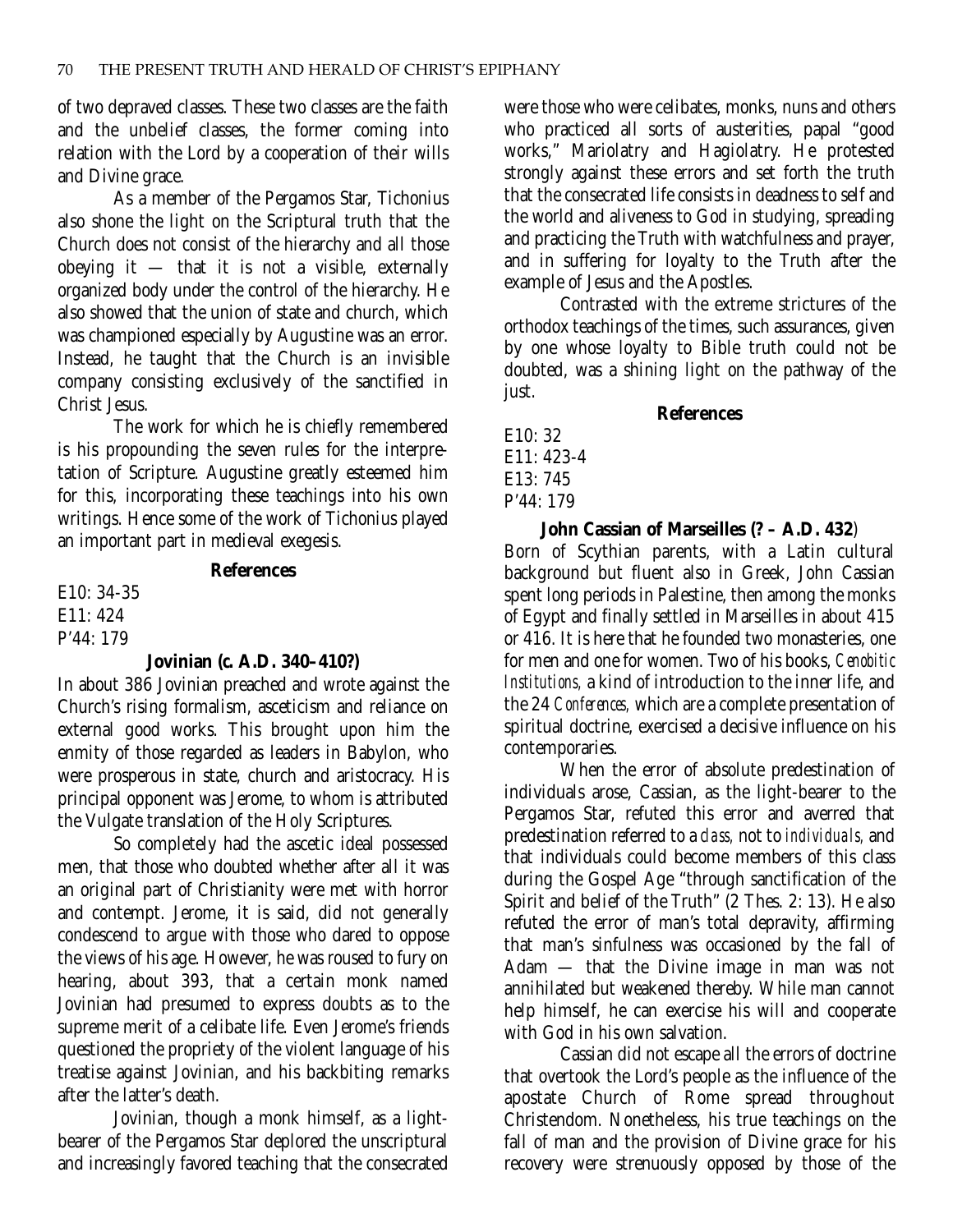Augustinian School. Cassian never ceased to emphasize the importance of studying God's Word as the best safeguard against evil and the only sure way of receiving into the human intelligence the Divine enlightenment available to the spiritual man. He recognized four senses in which Scripture might be understood: *literal, allegorical, moral* and *spiritual.*

John Cassian died at an advanced age and is to this day honored as a saint by many.

## **References**

E11: 424 P'44: 179

## **Adelbert Desiderius (? – ?)**

Adelbert seems to have become a Star Member in about 745, his special helper being Clement. They, together with Virgilius, an Irelander, opposed Papal corruptions, Papal absolutism and compulsory priestly celibacy.

When the error of auricular confession was made to prevail, Adelbert refuted it, maintaining it was unnecessary to confess one's sins to any but God. The only exception to this are those sins committed against an individual, to whom it should be confessed and for which apology given. Against the doctrine of eternal torment for all who in this life do not accept Christ, he preached future probation. Opposing the error that tradition and the church fathers were a source and rule of faith, he staunchly stood for the Bible as the sole source of faith and main rule of practice.

Thus as a part of the Pergamos Star, Adelbert shed much light on the Scriptures in an increasingly dark period of the Church's history.

**References**

E10: 52, 485 E11: 424 P'44: 179

**\*\*\***

## **Gnosticism**

The chart of the star members on page 75 from the September-October, 1999 issue shows that for each interim stage of the Church, there was a sifting that corresponded to each one of the siftings in the Jewish harvest. The sifting of the Smyrna stage was *No-Ransomism.* Perhaps the most prominent anti-Ransom theory at that time was Gnosticism.

Gnosticism was a compound of heathen, Jewish and Christian ideas. It taught that the supreme God was unknown and unknowable. Also, that He caused to emanate from Himself good qualities that developed into personal spirit beings. Christ was said to be one of the highest of these. Considering matter to be the seat of evil, they taught that Jesus did not assume a real body, nor did he really die. He was to them a teacher and an example in the way of asceticism.

According to Gnosticism, human beings are a combination of spirit and matter. It was necessary to deliver the spirits from their natural bodies, which they sought through their "science" (*gnosis,* Greek for science). They also engaged in all sorts of self-denials to mortify the flesh, and some indulged in all sorts of excesses to become utterly disgusted with it. Their doctrine of salvation was one of works and denied the Ransom, for which their system could have no use.

Almost everywhere there was a Gnostic Church alongside a Christian Church. It was an extreme danger to the Smyrna Church and took the strong efforts of star members Irenaeus, Tertullian and Hippolytus with the cooperation of others, to destroy its influence. In the fifth century, the similar Manichaeism, another anti-Ransom theory, was brought down by the arguments of Augustine.

For further information, see E8: 227, 700, 702; E9: 60-63.

The Editor gratefully acknowledges the research and preparation assistance rendered by brethren at the British branch in connection with this article.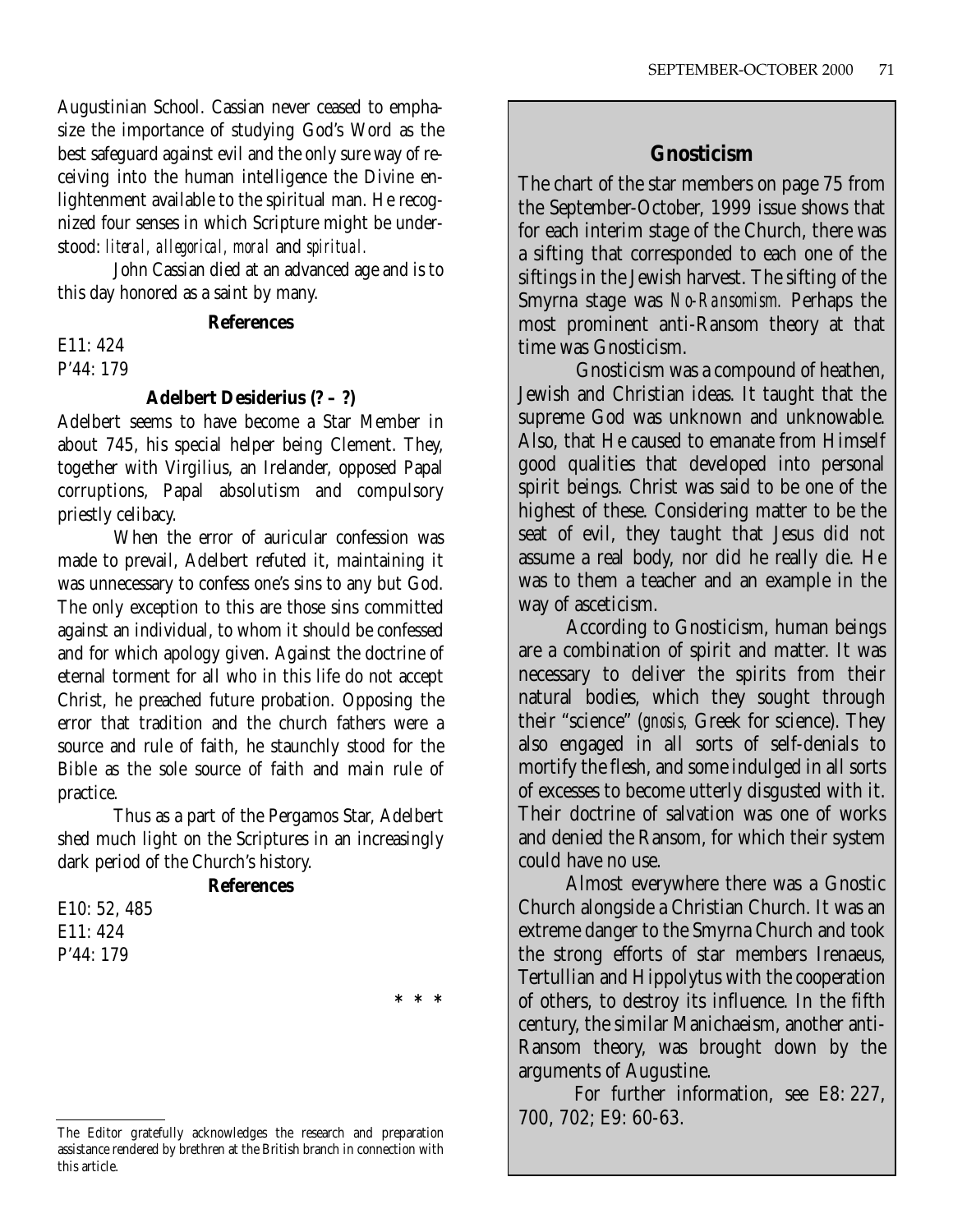# Bro. Detzler's Trip to Europe

Dear Bro. Hedman: Christian Greetings!

My wife, Mary, and I went to Europe to serve the brethren. It was surely the most exciting event of our Christian lives. I really don't know what I expected but whatever it was, the reality far exceeded my expectations. The love of the brethren for the Truth, the love for one another and their love for us were what we would expect in the coming Kingdom. Like the Apostle Paul, we were carried away to something like Paradise. We were separated from this present society for 32 days and nights and spent that entire time with the Lord's people.

Our European brethren are serious Bible students. They carefully study the Scriptures and also carefully study *The Present Truth* and *The Bible Standard* as soon as they arrive. Every article is analyzed before it is translated and then it comes under the close scrutiny of the brethren. As they study, they call each other to compare thoughts and to make sure their understanding is correct.

Although some brethren have lamented our dwindling numbers and some speculate as to whether the LHMM will eventually disappear, I have really good news to report: We are alive and well! In every country we have an abundance of very lively young people who know, love and understand the Truth. These vary in age from the young children who brought us beautiful flowers at the beginning of each convention, to the young Elders, Evangelists, and Pilgrims who zealously and properly guide the younger by the Word and by example. They are all very dear to us. I went to serve them — but I became the student. Both Mary and I received more than we could ever give. It seems that we have always known and loved all of these brethren. They are the family of God and we are a part of it. Nothing could be better. Following is my country-by-country report.

## **Germany**

We left our home state of California on July 6. We set our watches ahead 9 hours and prepared for the 10-hour flight. On arrival in Frankfort we were met by an airport employee, put aboard a golf cart and zipped through the airport, through customs, and directly to the baggage pickup. Everyone was very nice and they all spoke English.

Here we were met by Bro. Horst Glassmann and driven on the autobahn about 50 miles and then on twisting two-lane roads through the beautiful countryside. Everything was very green. The winding road took us down into a deep valley to the village of Bad Ems. This is a splendid area, everything well-kept and orderly. The town is built on both sides of a river. All the buildings seem to be well constructed. It was like a fairyland.

We arrived at the home of our German representative, Bro. Janusz Puzdrowski and his wife, Sr. Gosia. We knew them from their working at the Bible House. They have a third-floor apartment. Lunch was waiting at the next-door apartment of Bro. and Sr. Bechthold. They are newlyweds who were leaving to go on holiday in Poland, and we met them later in Poland. It was in their home that we spent our nights in Germany; we had our own private hideaway, with every comfort we could desire — even a balcony overlooking the river.

The brethren had arranged that on the next day we would take a sightseeing trip on a leisure boat down the river. Bro. Martin Reuter was our guide and interpreter, and we were joined by another brother and sister. It was a beautiful trip of about five hours. We floated down the Rhine and visited a large park with a giant statue of Kaiser Wilhelm. Sr. Gosia had fixed us a giant picnic lunch and everyone on board had great amounts of food, drink and lots of sweets — cookies, cake and candies. I also tried to answer many Bible questions. Saturday evening, Sr. Gosia fixed a big meal for everyone. The fellowship was very good.

The following morning we left for a 10 o'clock meeting at the Christian Youth hostel at the very top of the hills overlooking Bad Ems. This is where the brethren hold the conventions. I spoke twice and Bro. Puzdrowski was my translator. There were 40 brethren present and we were able to meet them all and to fellowship with many who spoke enough English to help us talk to those who didn't. The German brethren seem well-informed and show an obvious desire to learn the Truth — they want to get every detail correct.

The next day we had lunch with the Reuters and later in the afternoon the Puzdrowski's took us on a motor tour of the area. At supper we met Sr. Maschyk [wife of our late representative, Bro. Ernst Maschyk — *Editor*].

On our last day, July 11, we had lunch again with the Rueters and Sr. Maschyk, then off to the airport with Bro. Janusz and Sr. Gosia. They watched over us until we reached the boarding area. Everything in Germany seems to be in good order. Their national motto is "Order Must Be."

## **Poland**

We arrived in Krakow at 8:00 p.m. on July 12 and were welcomed at the airport with flowers and kisses by Sr. Kucharz; her father, Aux. Pilgrim Bro. Feliks Kucharz; and Bro. Piotr Ozimek. We drove about an hour and arrived at the Kucharz home in Tychy. They live in a huge apartment complex. (Big apartment buildings exist in all the Polish cities.) We then had our first big Polish supper, a lot of loving Polish fellowship and then off to bed.

It seems that everyone in Europe has a cell phone and they use them all the time. The brethren in Germany called the brethren in Poland and in this way our reputation preceded us. Before we arrived everyone knew all about us and they went to a lot of bother to make every arrangement for us perfect. Any small request was answered in great abundance.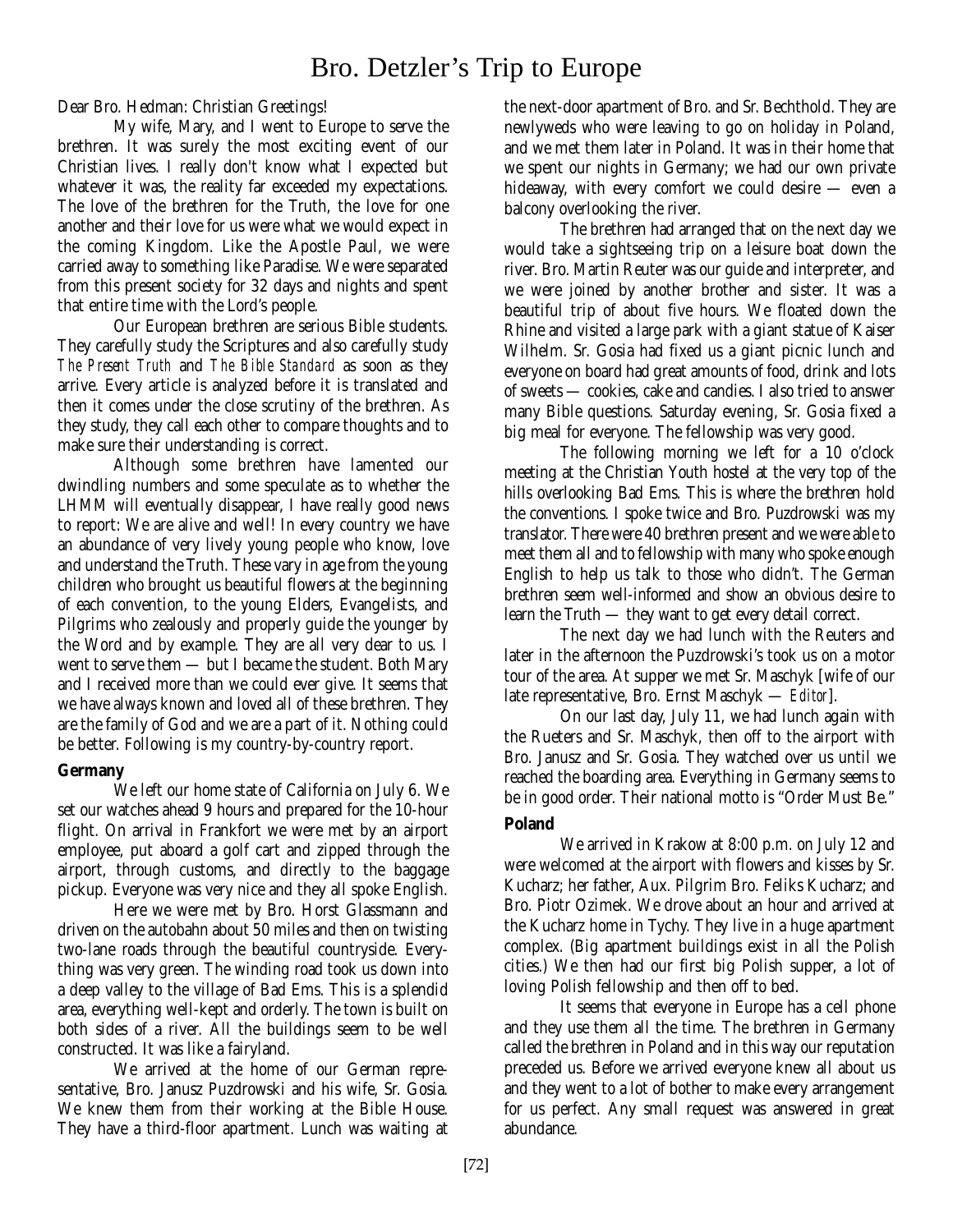## *Convention at Neinadowka*

In the large conventions in Poland the Lord's spirit seemed greatly magnified by the presence of so many brethren. The first convention was in the country. Brethren were everywhere; some were guests in homes, but many slept in tents and barns. The local brethren provided meals for everyone. The meetings were held in a huge barn. The acoustics were good and when I listened to them sing it was so beautiful I almost cried. Even after meeting all day the brethren gathered and sang hymns until late in the evening.

We got to meet many of the brethren in the morning before the convention began. They were all rejoicing to be there. There were whole families celebrating their vacation by attending the convention. We had to work our way through the crowd as everyone was hugging, kissing and shaking hands. Attendance was over 500.

The Polish brethren love the Polish Representative, Bro. Woznicki, and with good reason. He is a wonderful person: loving, kind, and a strong leader. When they see him their eyes light up and they rush to greet him. Because we were always with him we also received this loving reception. Everything is perfectly organized and works like a clock.

My interpreter was Bro. Adam Urban. He is a nice young man and speaks flawless English because he is an English teacher. He was with me at the podium at all the conventions in Poland. After the love feast we drove about four hours to the home of Bro. Alekasander and his family. They have a Spanish-type home which includes a complete meeting room for the local class. They built it piece by piece over a period of about 12 years. They make their living by boarding and rooming college students so there was plenty of room for all of us.

## *Convention at Krakow*

The meeting hall was a huge auditorium in a complex of buildings at a college. Krakow is the education and art center of Poland. Daria Kucharz, who speaks good English, sat with us and kept us aware of what the speakers were saying by writing down the Scripture texts as they were given, along with little notes of explanation. This worked quite well and I enjoyed the brethren, the spiritual atmosphere and the fellowship between meetings. We were already learning to speak some Polish ("thank you," "good morning," "good," and "how are you"). Attendance reached nearly 900.

Meals were not provided at this convention but food at low prices could be purchased in the buffet and cafeteria. Many Polish-American brethren were there from New York, Washington and Colorado. There are many young people at all the conventions, including couples in their 20's. The Truth seems to be the most important thing to the Polish brethren. Besides the conventions, suppers are also a time for fellowship, questions and answers.

There are 80 classes in Poland plus the Ukraine and Russia. It would take a year to serve them all.

## *Convention at Wroctaw*

Here we were houseguests of Bro. Ryl and his family. They are a part of another large Polish Truth family. They have a very nice home where our entire party enjoyed themselves. It was here that we visited the prison. The convention was held in the basketball court of a school and it seated everyone comfortably. By this time I knew many of the brethren attending, for a few attend more than one convention. Over 600 brethren were in attendance. (It's different than I thought, because I had the idea that the large numbers were the result of everyone going from one convention to another. However, many were able to be at only weekend meetings because they had to work and many were only at one convention.)

## *Convention at Bydgoszcz*

At this, our last convention, Mary and I were the guests of a family in a home much like the one I grew up in. This was the Szpunar family. They had a deep lot with a big garden and much of the food we ate came directly from this garden. We walked through it and the grandfather and youngest boy gave me the Polish names of all the fruits and vegetables. There were many guests and I was questioned thoroughly. Everything that was asked was done with a good spirit and it was a very nice evening.

The convention was held at another educational complex and was once again well attended (around 700). Again, everything was arranged perfectly. We attended every meeting. (If you miss the meetings, you also miss most of the love and fellowship.) Brethren lined up to greet us. We had offers to come and stay in their homes "forever." I signed Bibles and had my picture taken many times. I like the kids and they seemed to know it. A lot of children and young people speak enough English so we could exchange thoughts and ideas. They understood from 50 to 90 percent of my talks in English. The rest they got in Polish from the interpreter.

At the conclusion of the convention the large number of brethren remained in the parking lot, talking and fellowshipping. As I cleared the crowd, a young brother, about 16, which I had seen and had my picture taken with at several conventions, caught up to me and asked if he could talk to me. I almost put him off but he looked so serious that I stopped to listen. In his best English and in a sober manner he told me, "Bro. Detzler, your being in Poland has been a blessing to me. I was all mixed up but now I know I want to learn the Truth better all my life." His short testimony made the whole trip worthwhile.

Our last night in Poland was spent at the home of Bro. and Sr. Kuchazska with their daughters, and the Kucharz family and Bro. and Sr. Woznicki. We had another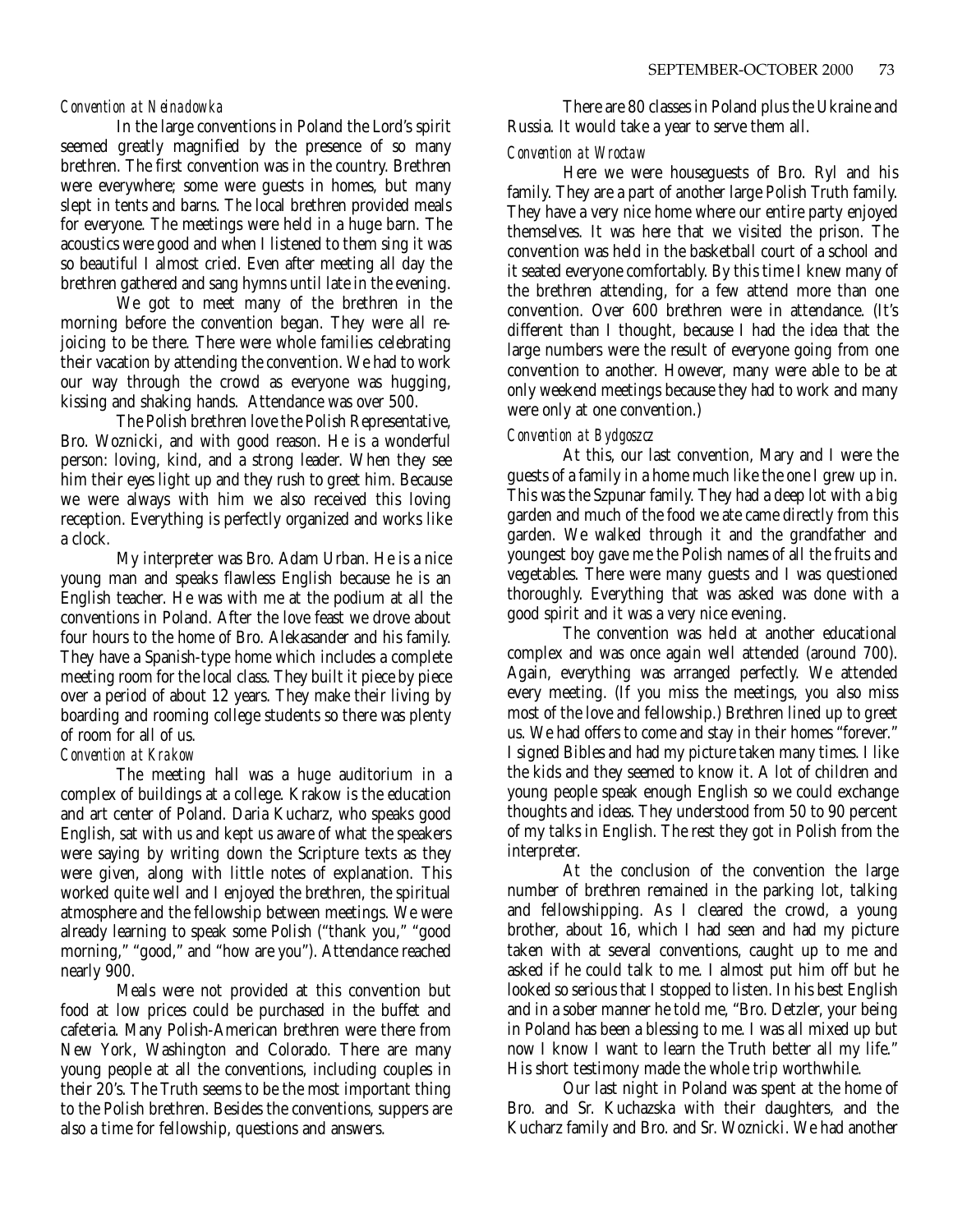fancy dinner and good fellowship. It seems like we are now part of the family. Next day on the way to the airport in Poznan, we stopped at the Polish branch's Prayer House in that city. It is large enough for a convention. It has an auditorium, kitchen, dining room, library and there are large rooms upstairs that can be used as dormitories and a full-sized apartment for the family who take care of it.

There were so many brethren at the airport to see us off that the other passengers must have thought we were either being deported or were celebrities. We were sorry to leave Poland and will never forget this experience of a lifetime.

## **France**

At the same time we were landing at the Paris airport, a minute of silence was being held for the passengers and crew of the *Concorde* which had crashed a few days before. We were met at the airport by Bro. and Sr. Viard and driven to their home in Barlin, a trip of about three hours. We had a meal together and Bro. and Sr. Hermetz came over to meet us. A lot of the work done in the printing of the French editions of the magazines is done by Bro. Viard (assisting the French Representative, Bro. Gilbert Hermetz) with the excellent equipment in his basement.

The next morning we were driven a short distance through the little town to the convention hall where about 90 brethren were gathered. The number grew to 140 by Sunday. My morning discourse was translated into French by Sr. Huchette; she also played the violin in a group of five (organ, flute, another violin and a saxophone). The brethren bring their lunches and eat in the convention room. Bro. Hermetz showed me the fine building across the street from his house where all the books are kept and from where the magazines are mailed. Everything was in spotless order. The Viard's were very nice to us and helped Sr. Mary by calling the doctor when she became ill with the flu.

After the convention we spent two days at the home of Dominique and Debbie Desmettre. They introduced us to French country food. One evening they had a barbecue with the family that is the other half of their class. On Thursday we drove closer to where we would board the ferry for England and spent the night at the home of the Curilli family. We enjoyed a dinner party that evening with 11 brethren.

## **England**

We arrived at the convention just in time for the opening service in the afternoon. We very much enjoyed "tea" (supper). Bro. Roberts' discourse that evening was a treat because we were able to understand every word. Sr. Valerie Armstrong took us home with her and fed us. She gave us a beautiful and comfortable room with magnificent twin beds. Counting the hour we lost when in the time change from France to England, we had finished a long day.

The Hyde convention was held in the Festival Theatre in the center of Hyde. The brethren rent the whole building, which includes a big dining room with a kitchen on the top floor. We were together all day: listening, fellowshipping, singing and eating. Food is provided for everyone. Official count for my discourses was 73 and 81, but counting the children, the total attendance was over 100. Everyone seemed to enjoy everyone else. They are a happy well-mixed group and we once again felt right at home. All the discourses were good. They have a lot of talented brothers in England but Bro. Roberts is very special. He makes us all feel we are better and more able than we really are.

I was very moved when the brethren asked the Lord's blessing on the meals by together singing this grace (to the tune of Hymn 45):

> *Be present at our table, Lord; Be here and everywhere adored. These mercies bless and grant that we May feast eternally with thee.*

The convention seemed so short because we had been getting used to two-week conventions and the Love Feast was upon us before we were ready to say goodbye. I served the Hyde and Sheffield classes the following two evenings. In our free time, Sr. Armstrong showed us some of the lovely countryside. We saw miles and miles of open country, fields, high hills, stone fences and a lot of sheep. The stone walls and fences mean nothing to the sheep who go wherever they want to. The traffic on the two-lane country roads often comes to a halt because of sheep on the road.

We left Manchester airport in the early morning to fly to London and catch our flight home. We had good seats on a new airplane and a smooth ride.

In summary, I served at two meetings in Germany, 12 convention days in Poland, three convention days in France, three convention days in England, including service at Hyde and Sheffield. I spoke 23 times. Every meal was a testimony meeting and every conversation was a praise service. Both my wife and I were thoroughly immersed in the Truth and we loved it. . . . Our belief in God's arrangements for the recovery of His strayed human children and our acceptance of God's promises and the Bible prophecies for a better new world make us all Brothers and Sisters in the family of God.

We are both grateful for the splendid arrangements and the loving care we received from so many dear brethren. Even the weather cooperated. It remained cool, with a little rain nearly every day, which was a treat for us. I told them all, this isn't goodbye — this is, "till we meet again."

Thank you, Brother Hedman, for this opportunity to serve.

> Your Brother in Jesus, Jack Detzler, California [Aux. Pilgrim]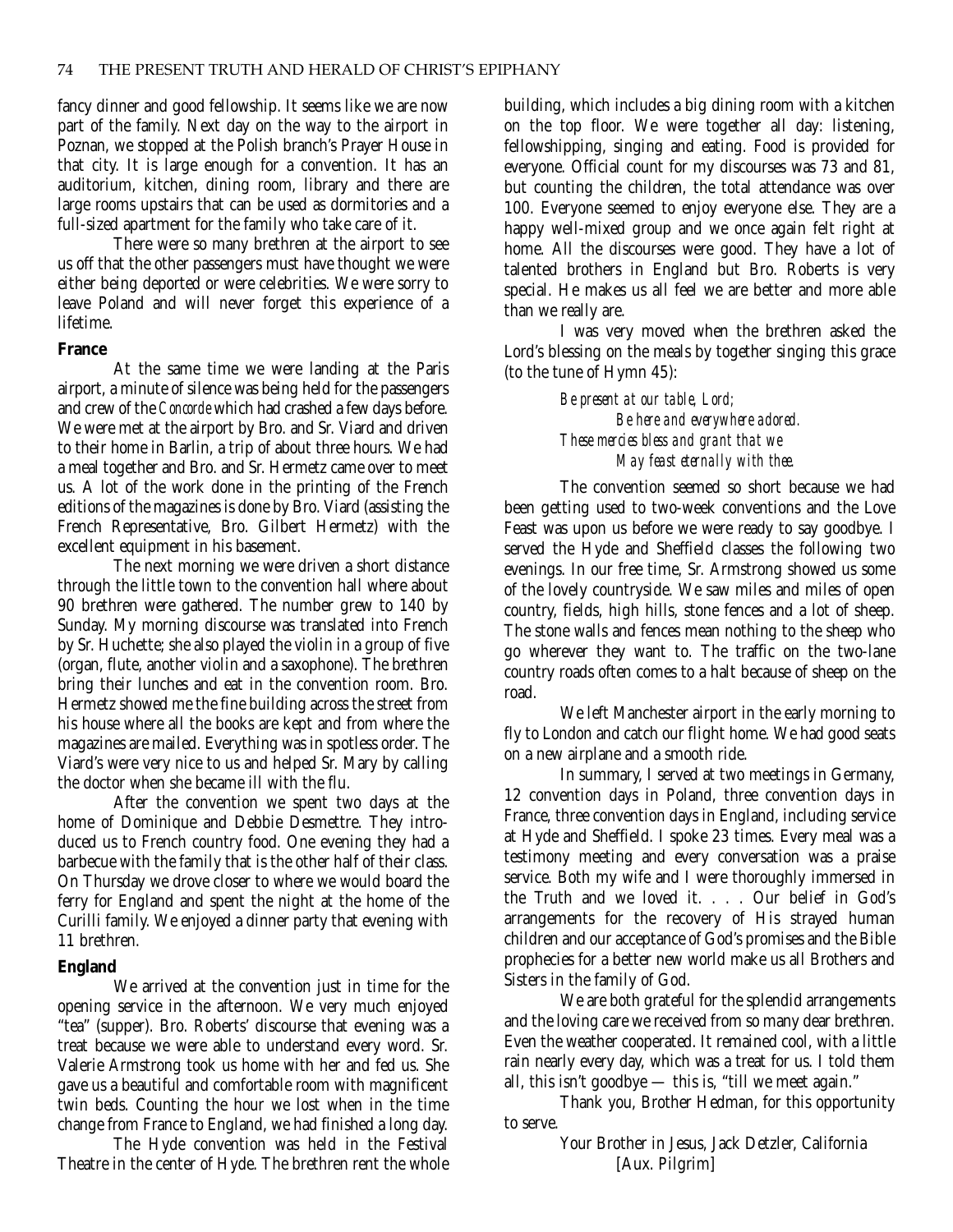# Pennsylvania, Ohio, and Illinois Convention Programs

## LAVMEN'S HOME MISSIONARY MOVEMENT

International Headquiriers

1156 St. Matthews Road<br>Chestri Norings, Pennsylvania, 19425<br>- Telephone interest? (165

## **GENERAL CONVENTION**

Saturday through Tuesday

July 1-4, 2000

in the

BEST WESTERN HOTEL, LIONVILLE, PA., 19353 Route 100 (south of Route 113) Phone: 610-363-1100

Chairman - Hey Larl Sonson (Nam Cytokogun, Shohu, Bree Richard BunnerOnmood Heach, Plats Assistant Chinesen Hro, Conce Herzie (Keystone Heie 98, Hich

MOTTO TEXT FOR THE YEAR:

The constant well adds to waike the mass for the parts that the boundary constant  $\sim$  1000 kpbs [10, 2.5]  $\sim$ 

SUPER regulary in The superflut Supreme code 1. If it can show particular lithe close. It's recommended that it steelst refire by 1100 pair to extille a physical resulted as now studied, believe the component that all direction has many of full limit of end I SBS. How will be appropriated integrated and yarras and stategy<br>explicit in a control of the state of lagers that up toleral becausely state.

orsed and throughly economic another suitable research benefit (WE result the contact reproduced the sites, and manipular book concentra-

94

## Lionville, Pa., General Convention

Findaw June 30 et 7.33 p.m. Discourse by Brucheim Suyder (Mich.) LHMM chapel, I hinder Spaings

#### **SATURDAY, JULY 1, 2000**

Sulvas chilibor of light - pencity when you speak leader the looke Tophe Services

| to tai i m. Minimik Waship                       |                                |  |  |  |
|--------------------------------------------------|--------------------------------|--|--|--|
| t et somme Address og Weld 2006                  | Highly contents, in their      |  |  |  |
| The Contribution of Mountain Climbity<br>III 51  |                                |  |  |  |
| Ararat                                           | the Darkegis (Shim)            |  |  |  |
| Mariak                                           | lica, Tian Curbata Michie      |  |  |  |
| Harvh and Elijah                                 | lsen, Rebert Stadtred it troct |  |  |  |
| 2.15 p.m. i wa kupiandalile dolafi               |                                |  |  |  |
|                                                  |                                |  |  |  |
| Distinct Teammass                                |                                |  |  |  |
| 2.95 (a Pipur Newton Co., Mountain Climbian com) |                                |  |  |  |
| Mayne of Olives (New 14)                         | des Julia K., koold (N., 1     |  |  |  |
| lleadhacha                                       | dra daga Zilah (Munt)          |  |  |  |
| 125 p.m. Bushess Sesson                          | peachtening Stad Simillon      |  |  |  |
| Chileson, Sagger from abolistic search           |                                |  |  |  |

#### ÷

740 Salepin State by fact of the Hills House he should

927

MONDAY, JULY 3, 2000.

#### **SUNDAY, JULY 2, 2000**

Being in that we be is, but gained with an inferim The constitutions of TC

FOULD IN Moning Working

|                                                 | [013] [1] By m. Systems is Mountain Christing Scott). |  |
|-------------------------------------------------|-------------------------------------------------------|--|
| Cangregation                                    | Bur Harry Sammer (III)                                |  |
| Carmel                                          | Bur James Planker (Ill.)                              |  |
| 14m, Z: 45.                                     | But It Tomksones (III.)                               |  |
| 1. 15 cm Noon Discounce Ascending the Help Hill |                                                       |  |
|                                                 | Historical Arcael Part                                |  |

12.7 p.m. Lawie perioded by June.

#### $\bullet$

2.30 cm. lessinguites. 1/00 4.15 pm, Shows all s. Mountain Climbing collit). Sinai des E. bumazkir Widir ( Piageh (Deut. 5: 23-77). this of Photometer (Mass.). that Hund hereig Council **Colision** this feathermig (Ghin). Zien ō

5.20 p.m. Arguan proseduling texts. 1000 715 pm. Drssniw, Ramah (Ramoth-Latrad). Bar Alm Vigna (Nd) Bio-Bamard Hisboan 7.20 S.P. juni Discorse, Armaggedon-

## $f$  have set the first category between the heavily form of my enjoy  $\mu_{\rm{M}}(f)$  can be matted . For all Section (1930) Line Merry of Wording<br>
(1935) 2008 (1939) Highland Schultz (1939) (1939) 2008 (1939)<br>
(1939) 2008 (1949) 2008 (1949) 2008 (1949) 2008 (1949)<br>
(1949) 2008 (1949) 2008 (1949) 2008 (1949) 2009 (1949)<br>
(1949) 2009 (194 Maei, 4: 8-10<br>Zech, 4: 7 one in Pappratium<br>Thin Paul Montevedad de Artes - 200 Sun Tremmerics<br>200 - 300 pm. Dismasy, November 1940 Star Chart<br>200 Sun American of 2.20 Ann. (apsolution)<br>2.30 Ann. (Opipinal Discourse)<br>2.30 Ann. (experimental distingui **Backlaudd Huvie** 5.30 per Praise<br>5.35 - Depart Discourse, Great Continuedon the Baya Dayou (NA) 728 - El Sipin, Discovse Zech, 14: 4 — District Monistin<br>Bio, Feor Sirvée (Mildi TUESDAY, JULY 4, 2000  $\label{eq:2} \begin{array}{lll} \mathcal{B}^{\alpha}_{\text{max}}(n,m) = \frac{1}{2} \int_{0}^{1} \int_{0}^{1} \left( \int_{0}^{1} \int_{0}^{1} \int_{0}^{1} \int_{0}^{1} \int_{0}^{1} \int_{0}^{1} \int_{0}^{1} \int_{0}^{1} \int_{0}^{1} \int_{0}^{1} \int_{0}^{1} \int_{0}^{1} \int_{0}^{1} \int_{0}^{1} \int_{0}^{1} \int_{0}^{1} \int_{0}^{1} \int_{0}^{1} \int_{0}^{1} \int_{0}^{1$ 15.30 am Marsing Woodup<br>16.90 am - Novel 18.00 Question<br>17.13 pm - Londi generalist to type Mgy Herwird Horman

 $\frac{5}{2}$  Separation Constitution Section 1983.<br>  $\frac{5.45}{2}$  p.m. Discusses: Hymn 52 + Convenience Mountaining.<br>  $\frac{1}{2}$  Constitution 2007.

 $\{X\}$  in the coverage<br> $\{X\}$  of the Mountains of the Mountains of the Harring (Mayo)<br> $4.33$  cm. Chanding Chosen beams to the South Corol of the Kelter Harring (Mayo)<br> $4.46$  And FeM I set:

#### ۰

7.3hp to Type Sing active Live with red Choose Springs

м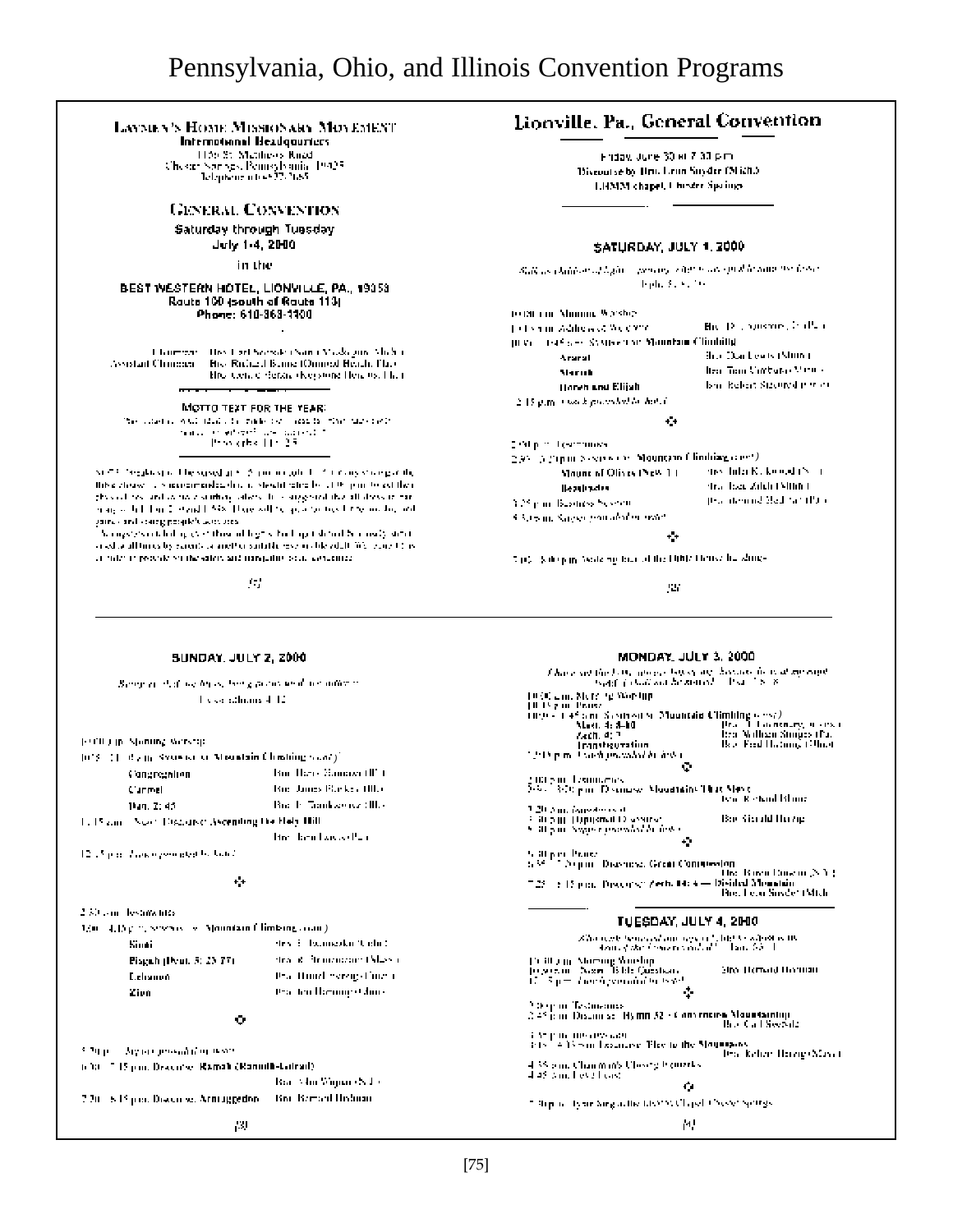| General Conventon<br>st vin                                                                                                        | <b>SATURDAY, AUG. 28, 2000</b><br>There is and I find 1.4 |                             |
|------------------------------------------------------------------------------------------------------------------------------------|-----------------------------------------------------------|-----------------------------|
| <b>LAYMEN'S HOME MISSIONARY MOVEMENT</b><br>'n ensis wat Hermannen'. Ook in Springe Pr. 1940s.                                     | Te.30 anni Monney World pi<br>13.15 ann Phoe.             |                             |
| Friday, Saturday and Sunday                                                                                                        | 1200 H 49 am Syversity: Harrick was st.                   |                             |
| Aug 25-27,2000                                                                                                                     | <b>Subbell</b>                                            | Beautions, Williams (Often) |
| in Mo                                                                                                                              | Frant of Vicebur                                          | Bee, William Surgeontwo.    |
| Remade Inn Hocking Valley<br>State Route 691 and U.S. 33                                                                           | Second Protector<br>۰                                     | Sex Richard Starter         |
| Naisannile, Ohia 45744                                                                                                             | 240 mm. Testinopical                                      |                             |
| Phone 614-751-9591                                                                                                                 | 2:20-2-15 p.m. Doctories. Flowbing Tanchus                |                             |
| Chairman, Eve, Car: Seebald, North Musicipen, Mich.                                                                                |                                                           | Src. Salpe Herain           |
| Assistant Cadimien - B. J. R. chard Berne, Drugget Bowth, Fla.                                                                     | 2.15-2.25 p.m. (englished)                                |                             |
| firm Regulational, Limbs, Mass.                                                                                                    | 2.25 A. I.P. p.m., 19ty, small discourses,                | Besthare Dakar (NY).        |
| <b>FRIDAY, AUG. 25, 2000</b>                                                                                                       | 6,30 A Vapor. Sesso se el Hamaría Asocián                 |                             |
|                                                                                                                                    | Tura.                                                     | Stro James Shaw (Clotal).   |
| Be deem that when the dealth pysics we that be like than<br>the against or the soliday for the box in the                          | 6.52-200 pm. Discouse, South Lettone From Hebrews H.      |                             |
|                                                                                                                                    |                                                           | ilm i ar Sechalu.           |
| 10.0° am Moning Wiesh p<br>Bro-Emed Steven (Ohio).<br>III Promi ovariano es verlegina-                                             |                                                           |                             |
| 19 See 11:42 a.m. Sylvision of Harvestal                                                                                           |                                                           |                             |
| the Michael Williams (Charl-<br>Barley (Great Company)                                                                             | SUNDAY, AUG. 27, 2000                                     |                             |
| lim Lon Crahes (Mor. ).<br>How Chasemal Wrashers<br>Beans and leatile thoughts! Worthers, Consecreted<br>ting Kohen Susanni (Chu). | like show have no summary the first                       | - 3 C + 5 LM                |
| Epiphary Coopers<br>99.                                                                                                            | 12 Blain, Marting Windsp.                                 |                             |
| I 00 p.n. Testimunicy                                                                                                              | 10.15 a.m. Prainci                                        |                             |
| 2.45 7.25 p.m. Systems (st. Harvetta system)                                                                                       | 10.90am Hick Questions                                    | Bro, Ralph Herzug           |
| Millet and cars (goarn-sleet, restitutionabl).                                                                                     | ۰                                                         |                             |
| Bro, Jane Lewis (Miner.)<br>Best lians Hagner (IP).<br>Oil tree (holy Spirit)                                                      | 3:00 year. Test monitor                                   |                             |
| 125 san Internation.                                                                                                               | 2.20 p.m. Discourse, Naving and Respiring                 |                             |
| <b>Pro Carl Second:</b><br>t til 2 m. Das ness System                                                                              |                                                           | Sex Richard Starte          |
| ۰                                                                                                                                  | 3.15 g m Personalistan                                    |                             |
| 0.30 sen Puisel                                                                                                                    | 110 pm, syvensing, <b>Humola</b> (availa).                |                             |
| 6:40 7:20 p.m. Systematics Humanism (control)<br>His D. Linuxbury, J. (Pa.).<br>linga (prze).                                      | <b>Thand Protocont</b>                                    | Bur Ded Parting Glaint      |
| Hin Senari fozbath (Urio).<br>Her (Javi)                                                                                           | Iguðaig                                                   | 916, Set Hvarang (1980).    |
|                                                                                                                                    | 4. Prije m. Charman's Cleany Remarks.                     |                             |
| 700-K (fig m. Descriew: Passaver (Wheat / Little Flock).                                                                           |                                                           |                             |

#### SATURDAY, OCT. 7, 2000

|      | <b>PRINTED BY A 11 AND 11</b>                                              |                                                                  |  |  |
|------|----------------------------------------------------------------------------|------------------------------------------------------------------|--|--|
|      | t was and statementh their many of ware, and doubthease to their lo        |                                                                  |  |  |
|      | includ annotaboran mun microsoft on their construction.                    |                                                                  |  |  |
|      | Moura 1, 19                                                                |                                                                  |  |  |
|      | to Starn Mining Wordip                                                     |                                                                  |  |  |
|      |                                                                            |                                                                  |  |  |
|      | Listo and Piges,                                                           |                                                                  |  |  |
|      | 10.2011. Die gepre Nordersteinen Mogelpunkt (Rph. Engelbetern seiten       |                                                                  |  |  |
|      |                                                                            | <b>Hue Michael Williams (Dhua)</b>                               |  |  |
|      | k ook el                                                                   |                                                                  |  |  |
|      | Daniek                                                                     | Horizantes Planyes - II a                                        |  |  |
|      | L. Pitami Badisma, Dikenisa                                                | lan Lor Snader                                                   |  |  |
|      | ۰                                                                          |                                                                  |  |  |
|      |                                                                            |                                                                  |  |  |
|      | l¤ par letanones                                                           |                                                                  |  |  |
|      | $2.35^{+2}$ 15 p.m. System St. Months of Huly Prophets $const.$            |                                                                  |  |  |
|      |                                                                            |                                                                  |  |  |
|      | $\mathrm{Im}\Pi\gtrsim 22.42$                                              | Hui Thacst Skylen is than                                        |  |  |
|      | Huwati ⊱ 40                                                                |                                                                  |  |  |
|      | At Among H. (1945).                                                        | Bia Taey Adhawashar                                              |  |  |
|      | i Dopon successivate                                                       |                                                                  |  |  |
|      |                                                                            |                                                                  |  |  |
|      | i Arithdre Mari & Bagai                                                    | Fine Richael Hame                                                |  |  |
|      | ÷                                                                          |                                                                  |  |  |
|      |                                                                            |                                                                  |  |  |
|      | A ya pina Piziko.                                                          |                                                                  |  |  |
|      | A 15 T Cut in Sawyou yn Maurie of Holy Propiete www.ay                     |                                                                  |  |  |
|      | Albadiah (21 - Stan 11 - 11 - 11)                                          |                                                                  |  |  |
|      | る Judeb (2.1.10)                                                           | Mrei Games Shaw (Dyle a                                          |  |  |
|      |                                                                            |                                                                  |  |  |
|      | Nabada (* 15)                                                              |                                                                  |  |  |
|      | & Kabakkak (2, 14)                                                         | the Adit Kayword (NJ)                                            |  |  |
| - 51 | 7 A.-5 Ivipier Kurepean Trip Report the July Detain                        |                                                                  |  |  |
|      |                                                                            |                                                                  |  |  |
|      |                                                                            |                                                                  |  |  |
|      | <b>SUNDAY, OCT. 8, 2000</b>                                                |                                                                  |  |  |
|      |                                                                            |                                                                  |  |  |
|      | na sa tuabu ana dhi                                                        | he distinction distinction first chall of the Watercole causetal |  |  |
|      | that would have a second that have done in the spiral in the architecture. |                                                                  |  |  |
|      | e idalians 6-7-5                                                           |                                                                  |  |  |
| ı    | "It sig mi Moming Working                                                  |                                                                  |  |  |
|      | ll Ingim Praise                                                            |                                                                  |  |  |
|      |                                                                            |                                                                  |  |  |
|      | ILOU LUCENTO HISPAURA Familiares                                           |                                                                  |  |  |
|      |                                                                            | stres Thean Dingrick stationary                                  |  |  |
|      | i I i bu ni Bosh, Questions                                                | dno. Hichard digine                                              |  |  |
|      | o                                                                          |                                                                  |  |  |
|      |                                                                            |                                                                  |  |  |
| 51   | Entre en Testimones                                                        |                                                                  |  |  |
|      | 2000 S. Discours St Missouri Missister of Histor Poopheis (combine         |                                                                  |  |  |
|      |                                                                            |                                                                  |  |  |
|      | Zephanialo & 5 PC                                                          |                                                                  |  |  |
|      | 3. Zechariak (b. 2012) (                                                   | <b>Bio L. Lettkiende (III)</b>                                   |  |  |
|      | Mabashi a : 2                                                              | Bro-Pesid Sociald (Mich)                                         |  |  |
|      | 3 Desir Augustus                                                           |                                                                  |  |  |
|      |                                                                            |                                                                  |  |  |
|      | 7.15. And pair, a success. Mores and Arts 3: 19-21.                        |                                                                  |  |  |
|      |                                                                            | teta Haron Qurante Nobel                                         |  |  |
|      | 4,60 p.m. Channer v. Ckwing beneaks                                        |                                                                  |  |  |
|      |                                                                            |                                                                  |  |  |
|      | 4.15 p.m. Level (exs)                                                      |                                                                  |  |  |

GESERAL CONVENTION ng nie

#### LAVIES'S HOME MISSIDNARY MOVEMENT Immunerat dessigness - Chester Serres Pa. 1992.

FRIDAY SATURDAY, & SENDAY 2821-63229.01

 $\mathbf{u}_1$  dig

#### HOLIDAY INN ROLLING HEADOWS 3405 Algoriquen Road Rolling Meadows. III. 50008 Phone: 647-259-5000

 $\alpha$  bandian  $\beta$  , the Gail Scielable Section<br>between Studio Assistants from the  $\beta$  . The Richard Hammed<br>function Hammed Scielable ofter Four Stroper Tourid Rapids, Mich-

#### FRIDAY, OCT. 6, 2000

| dre la tembronizzatili                                         |
|----------------------------------------------------------------|
| 10.30 of 1.35 pairs Sciencel, St. Mouths of Hols, Prophets.    |
| Bio Hars Baumardtin                                            |
| Bracham (1916-1938) and                                        |
| they that Hyan agrillines                                      |
|                                                                |
|                                                                |
| (14th), 40 p.m. Sasters transflored with their Prophets assume |
|                                                                |
| button in the CLE As the CLE CLE CONTRACT IN THE               |
| lico R. Pamarrithart                                           |
|                                                                |
| Brail Carl Nector di                                           |
|                                                                |
| 5.30.7.15 pm. St St. 5.17. Months of Holy Prophets Ared 56.    |
| Bro Jack Dete en Callo                                         |
| Internet professionale                                         |
|                                                                |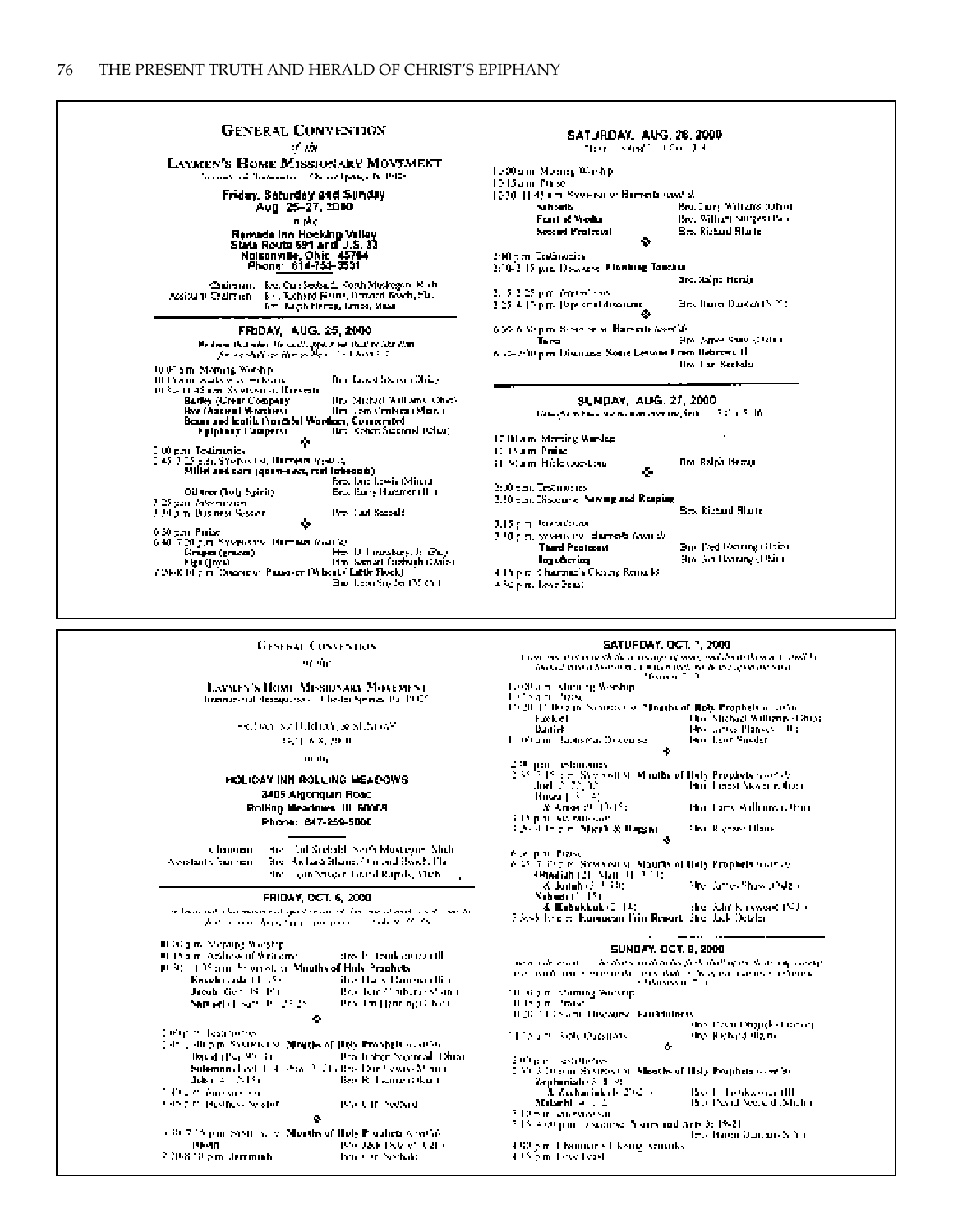## **TREES OF LIFE**

*Genesis 2: 9 reads:*

*"And out of the ground made the LORD God to grow every tree that is pleasant to the sight, and good for food; the tree of life also in the midst of the garden, and the tree of knowledge of good and evil."*

*How many different kinds of trees are referred to in this verse?*

We understand that the word "tree of life" in the Hebrew is plural. All the trees in the Garden of Eden were trees of life. There are three distinct sets of trees referred to in this verse. They are grouped as follows:

**1.** Every tree that is pleasant to the sight (ornamental trees, including flower trees and bushes);

**2.** Every tree good for food (fruit trees), *even* (the Hebrew word *ve* means *even* as well as *and*) the trees of lives in the midst of (within) the garden (there is no word in the Hebrew text for the word *also,* given in the King James Version in this clause); and

**3.** The tree(s) of the knowledge of good and evil. The trees of the knowledge of good and evil were probably no different essentially than the second category of trees other than the fact that God separated them in order to test Adam along the lines of obedience.

See *What Pastor Russell Said* (Question Book), p. 6; P'32: 35

## **"A CERTAIN MAN"**

*Daniel 10: 5, 6 reads:*

*"Then I lifted up mine eyes, and looked, and behold a certain man clothed in linen, whose loins were girded with fine gold of Uphaz: His body also was like the beryl, and his face as the appearance of lightning, and his eyes as lamps of fire, and his arms and his feet like in colour to polished brass, and the voice of his words like the voice of a multitude."*

*Who is the "certain man" referred to in these verses?*

These verses relate a vision that Daniel saw (v. 7). The "certain man" must be an angel, as the description is certainly not that of a man. Though his name is not expressly stated, it is likely the angel Gabriel, who was used to give previous revelations to Daniel. This, along with the fact that Gabriel was distinct from, and inferior to Michael (vs. 13, 21; Dan. 12: 1), seems to make it certain.

This vision also has a typical application. This "certain man," or Gabriel, types our Lord Jesus. Michael in this chapter types God, who is Christ's superior, even as Michael was Gabriel's superior. That Gabriel types our Lord can be seen from the similarity of the symbolic description of Gabriel in vs. 5, 6 with that of our Lord in Rev. 1: 13–15.

The *linen garment* (v. 5) represents our Lord's righteousness and priestly office. The *loins* (v. 5) girded with fine gold of Uphaz (a corruption of the word Ophir, meaning fruitful, abundant) symbolize our Lord's preparedness to perform the Divine service fruitfully. His *body* (v. 6) being like beryl (a mistranslation of a word that means chrysolite) represents the clarity of Truth that Jesus gives.

His *face* being like lightning (v. 6) symbolizes the brightness of the Truth that Jesus brings. His *eyes* as lamps of fire (v. 6) symbolize the brilliance of Jesus' insight into the Truth. His *arms and feet* looking like polished brass (v. 6) represents Jesus' ability to serve, as well as His conduct and character, tested and perfected by sufferings.

Lastly, the *voice* of His words being like the voice of a multitude (v. 6) symbolizes the fact that in addition to His special mouthpieces Jesus' messages are given through His people, who are many. (As to mouthpieces, see our main article on Smyrna and Pergamos.)

**\*\*\***

See E9: 476.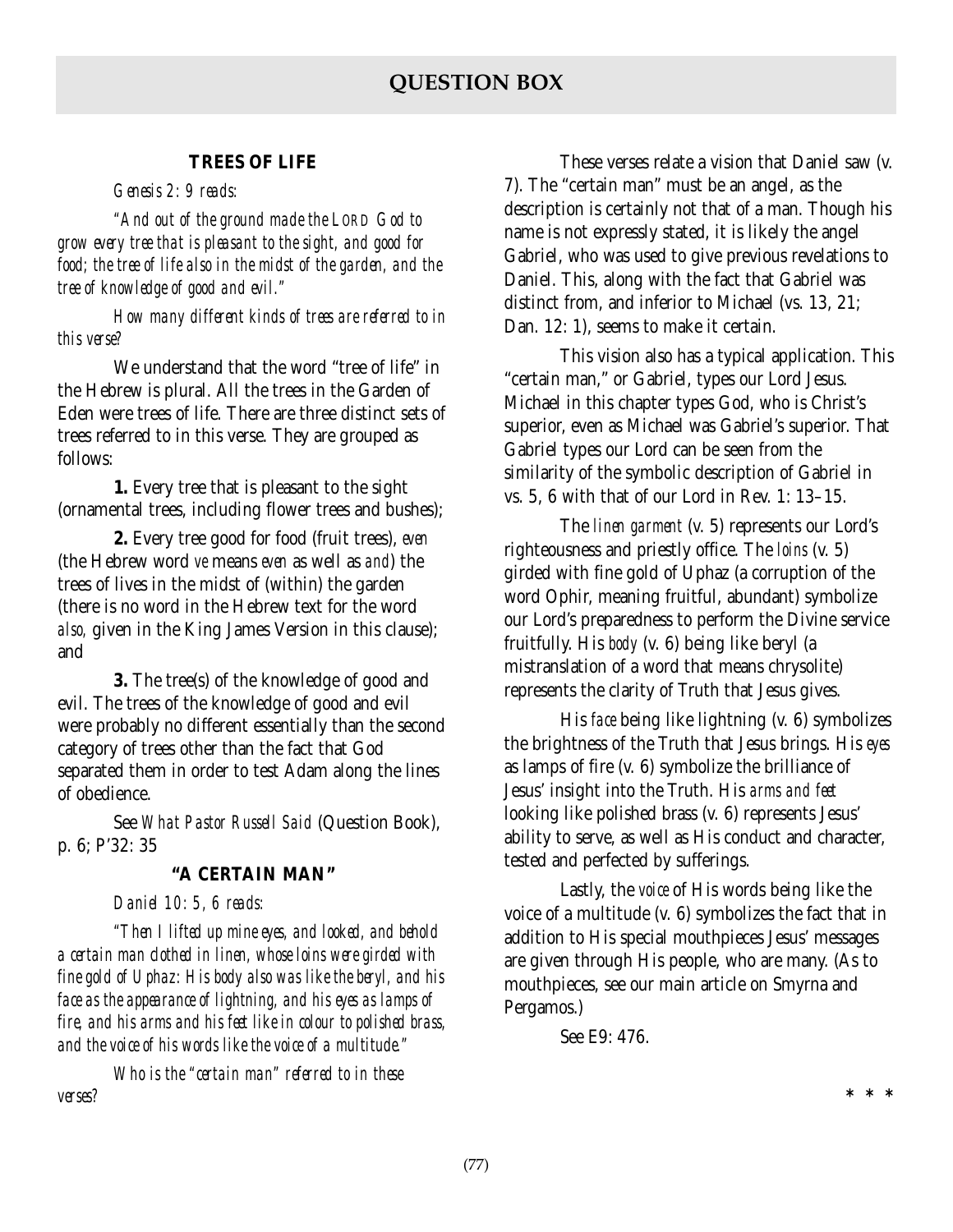## **Appreciates Volume 1**

Dear Bible House family,

Greetings in our Savior's name! I would like to order 12 more paperback editions of Volume 1 . . . .

Today was testimony in our class and we had a blessed meeting. We had a new young lady who seems very interested and stated that she is coming back each Sunday. We all continue to rejoice in the Truth and are thankful for the work that is being carried on at the Bible House.

Christian love, M.U., Va.

## **Convention Ministries**

Greetings to all at the Bible House:

Thanks for the free book. I'd like to renew my subscriptions for *The Present Truth* and *The Bible Standard.* Plus I'd like all the books I can get for the postage. Enclosed is a check. Bro. D. brings me all the videos from the conventions. I love them — the speakers are great!

Christ's love to all, W.H., New York

## Dear Pastor Hedman:

We as a class just finished Fair Week at Athens County. The Athens Fair was slower this year than I can ever remember it being in the past. A total of 269 pieces of literature went out all week. As a group we had about eight or nine good conversations, not all favorable, though a witness was given. My most challenging question was from two ladies who asked, "Do dogs go to heaven?" I did get to the truth of the matter, after quite a prelude, and then they asked about people, to which I replied that the Bible says [only] footstep followers of Jesus go to heaven. I then handed each a *Resurrection of the Dead* booklet.

*The Bible Standard* web page is beautiful. I just checked it a few minutes ago for the September issue, and it was there — someone is doing a marvellous job on it. I had the *www.biblestandard.com* posted at the Fair booth and running on our programmable neon sign. I also have it in white letters on the back of both my vans.

The brethren have really pulled together in preparing for the Ohio Convention and are in a state of readiness . . . .

I thank God for the ministry that you direct on His behalf and the privilege to be part of it. I pray always His blessings and direction upon you and your service to Him, through Jesus.

Christian love, Bob Steenrod [Evangelist], Ohio

## **Testimonies to Bro. Johnson's Ministry**

Dear brethren at the Bible House:

Greetings in Jesus' name and peace be unto all His

followers. We would like to sincerely thank you for your gift to us of Epiphany Vol. 8, *Numbers.* We very much appreciate what Brother Johnson wrote. So thank you again very much.

Sincerely, H. and B.H., Tennessee

## Dear Bro. Hedman,

Thank you for the free copy of the book, *Numbers.* Glancing at it, I believe I shall find it most informative as to Church history. Thank you for thinking of me and our ecclesia; I shall let others view it also. I look forward to receiving the other volumes in my enclosed order.

Yours in Christ, M.S., Connecticut

## Dear Bro. Hedman,

Thank you for the book, *Numbers,* by Bro. Johnson. It will be immeasurably helpful in my studies.

The April *Bible Standard,* "Why Did Jesus Die," was an excellent reminder of the tremendous sacrifice made on our behalf by our Creator and His Son. I am forever grateful that my grandparents and parents were followers of Bro. Russell and Bro. Johnson, and that you continue to carry the message of Truth.

Sincerely, B.Y., Wisconsin

## Dear LHMM friends:

Grace to you in the name of the Lord! Thank you for extending the generous offer for the free set of 17 volumes by Paul S.L. Johnson. I have been a Bible student for over 17 years, and have read voluminous writings from Russell *et al.* I wish to study the writings of Johnson in a sincere search for Truth, myself believing the high-calling to be open, then closed, then not so sure  $-$  you get the point! I am not willing to cling to bias, and I at least owe it to myself, and my God, and the Truth to at least listen before concluding anything.

This is an area of deep personal interest to me, and I am very grateful for the opportunity this affords me to be enriched in knowledge. I consider it to be, at this tumultuous time in my personal walk, a God-send. . . .

I thank you again. I have always thought that the works of the LHMM were as close to the Truth as I've seen. I hope the materials you send will help supply what I lack in firm conviction as to the question of the status of the high calling.

Yours in Truth, R.B., Washington

*The Present Truth* welcomes your letters. We reserve the right to edit all letters received for length and readability. Our practice is to indicate only the writer's initials, except where the individual is a known appointee of the Movement. Anonymous letters will not be published.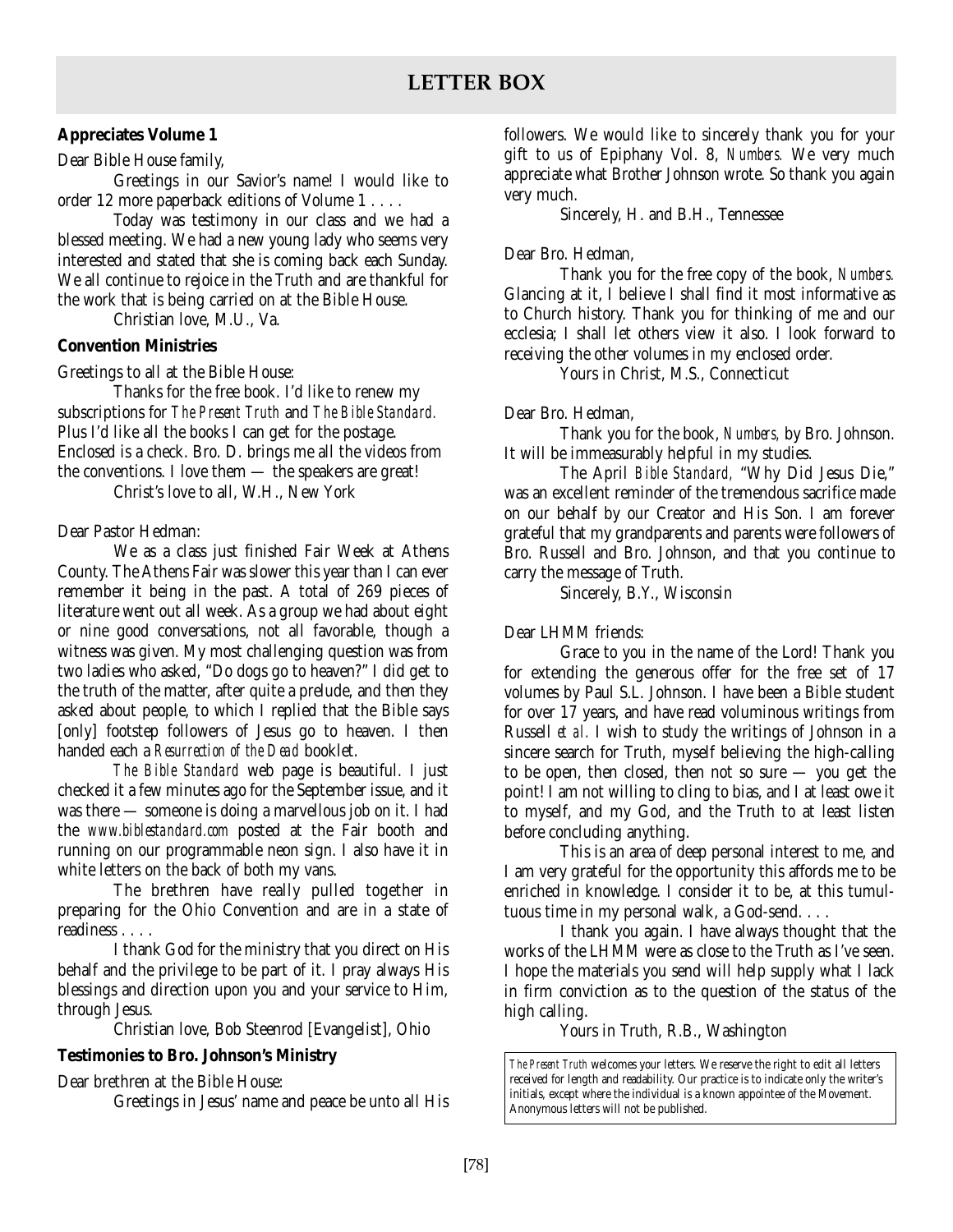# **"The Bag and Baggage Policy"**

*Zion's Watch Tower, May 1880*

The recent elections in England which involve a change in the ministry and the removal from office of the world-renowned Hebrew, Lord Beaconsfield, might at first sight appear to be a hindrance to the restoration of Israel to Palestine. For several years have things seemed particularly favorable to the Jew, and one of the principal aids in this direction seemed to be the interest, statesmanship, and political opportunity afforded by the high standing of this celebrated man. Now but a short time after he has procured for his race much relief from persecution, *etc.,* in Palestine and Turkey, and caused Great Britain to be appointed Protector of the Holy Land, and while he seemed in a fair way to be more useful to them, he is removed from power. At first this may appear disastrous, but perhaps it is not so after all.

Mr. Gladstone, who succeeds Lord Beaconsfield, gave utterance some time since to his sentiments regarding Turkey — *viz:* That if the Turks cannot and do not, carry out the reforms demanded by the Berlin Treaty, they and their government should be turned out of Europe, bag and baggage. Since the probability of his coming into power, these sentiments are being discussed considerably in diplomatic circles, and it is generally understood that he will put the "Bag and baggage policy" into force. The simple announcement of the drift of the elections is said to have produced almost a panic at Constantinople. While this does not bear directly upon the *Jew,* it may do so indirectly by placing Palestine more directly under England's control. We may rest assured, however, that God is working all things after the counsel of his own will, and

> "His purposes will ripen fast, Unfolding every hour; The bud may have a bitter taste, But sweet will be the flower."

> > **\*\*\***

## **PUBLICATIONS**

Some of our publications are listed below. Prices for U.S. addresses *only;* others add 10% toward postage. As a courtesy to subscribers, we supply low-cost Bibles, concordances, *etc*., for which payment is required with order.

## **STUDIES IN THE SCRIPTURES**

#### **Library Edition**

Costs \$13.95 for a 6-volume set. Volume 1 is 1937 edition (reprinted 1960 and 1997), and includes a year's free subscription to *The Bible Standard* (ordinarily \$3.00 per year). Volumes 2 through 6 are 1937 edition. This a good quality hardbound set. Each book has a Scripture index, questions, and notes in the back. Volume 6 has additionally a topical and Scriptural index for all 6 volumes. Vol. 1, *The Divine Plan of the Ages* (424 pages) \$5.00 Vol. 2, *The Time Is At Hand* (451 pages) \$2.50

- Vol. 3, *Thy Kingdom Come* (458 pages) \$2.50
- Vol. 4, *The Battle of Armageddon* (709 pages) \$3.00
- Vol. 5, *The At-One-Ment Between God and Man* (560 pages) \$2.50
- Vol. 6, *The New Creation* (896 pages, with topical index) \$3.00

Complete set (includes year's *Bible Standard* subscription) \$13.95

#### SELECTED BOOKS

*Life—Death—Hereafter* (224 pages), paperback, \$1.50, hardback, \$2.00 *God* (547 pages; describing Jehovah's great attributes) \$2.00 *Creation* (585 pages; describing God's creative work) \$2.00 *The Bible* (794 pages; much useful information on it and its uses) \$2.50 *Christ—Spirit—Covenants* (744 pages) \$2.50 *The Chart of God's Plan* (360 pages) \$5.00 *The Millennium* (488 pages; expounds many Scriptures) \$7.00 *Daily Heavenly Manna and Devotional Service* \$6.00 *Poems of Dawn* (300 choice Christian poems) \$5.00 *Photo-Drama of Creation* (good for children; paperback) \$4.95 *Hymns of Millennial Dawn* (350 hymns), \$6.00 (words only .50) *Tabernacle Shadows* (176 pages; types explained), hardback, \$4.00 PRICED BOOKLETS *Focus on Zionism* (a Christian Zionist view) \$1.00 *The Restoration of Israel* (48 pages; from *Studies,* Vol. 3) .50

*Anglo-Israelism — A Modern Delusion* (80 pages) .50

*The Gift of Tongues — Should We Seek It or Shun It?* (80 pages) .50 *Is there Hope for Any of the Unsaved Dead?* (80 pages) .50 *Satan, Satanism, Demonism and Exorcism* (80 pages) .50 *Born Again* (48 pages; what, when and how) .50 *The Great Pyramid and the Bible* (48 pages; Bible proofs) .50 *The Hell of the Bible* (60 pages; treats every Bible text on Hell) .25 *Spiritism — Ancient and Modern* (67 pages) .25 *Jewish Hopes and Prospects* (52 pages) .10 *Teachings of "Jehovah's Witnesses" Examined* (*pro* and *con*) .10

**FREE 24-PAGE BOOKLETS FOR SPECIAL LIMITED NEEDS**

Where are the Dead? • Life and Immortality • What is the Soul? • Resurrection of the Dead • Spiritism is Demonism • Why Does A Loving God Permit Calamities? • The Sabbath Day • Faith Healing • Baptism • Speaking in Tongues — Is it of God? • The Kingdom of God • Mormonism—A Modern Delusion • Preservation of Identity in the Resurrection • The Evolution Theory Examined • The Rapture • Must Christians Pay Tithes? • Why We Believe in God's Existence

#### **FREE LEAFLETS FOR GENERAL DISTRIBUTION**

Do You Know? • Thieves In Paradise • Israel's Return • New Earth • What is Hell? • The Bible vs. Evolution • "Flying Saucers" • Jesus' Second Advent • Judgment Day • God Loves You! • Earth's Coming Theocratic Government • War on Poverty • Oath-bound Promise • Man's Eternal Destiny • Pollution Crisis • What is the Truth? • Great Pyramid • Restitution • Is God or Satan Winning? • The Full Gospel • Peace—How it Will Come • True Freedom • Laymen's Home Missionary Movement

#### **SMALL LEAFLETS FOR GENERAL DISTRIBUTION Titles available will vary from time to time**

Coming By and By • Christ's Glorious Reign • Close Your Eyes/Divine Plan Ad • Desolation/Restoration • Father Take My Hand • A Good New Year Recipe • How Readest Thou? • Nearing God's Kingdom • My Lord and I/Picture • 23rd Psalm • Salvation/All Things New • Scripture Studies Ad • Watchman, What of the Night?